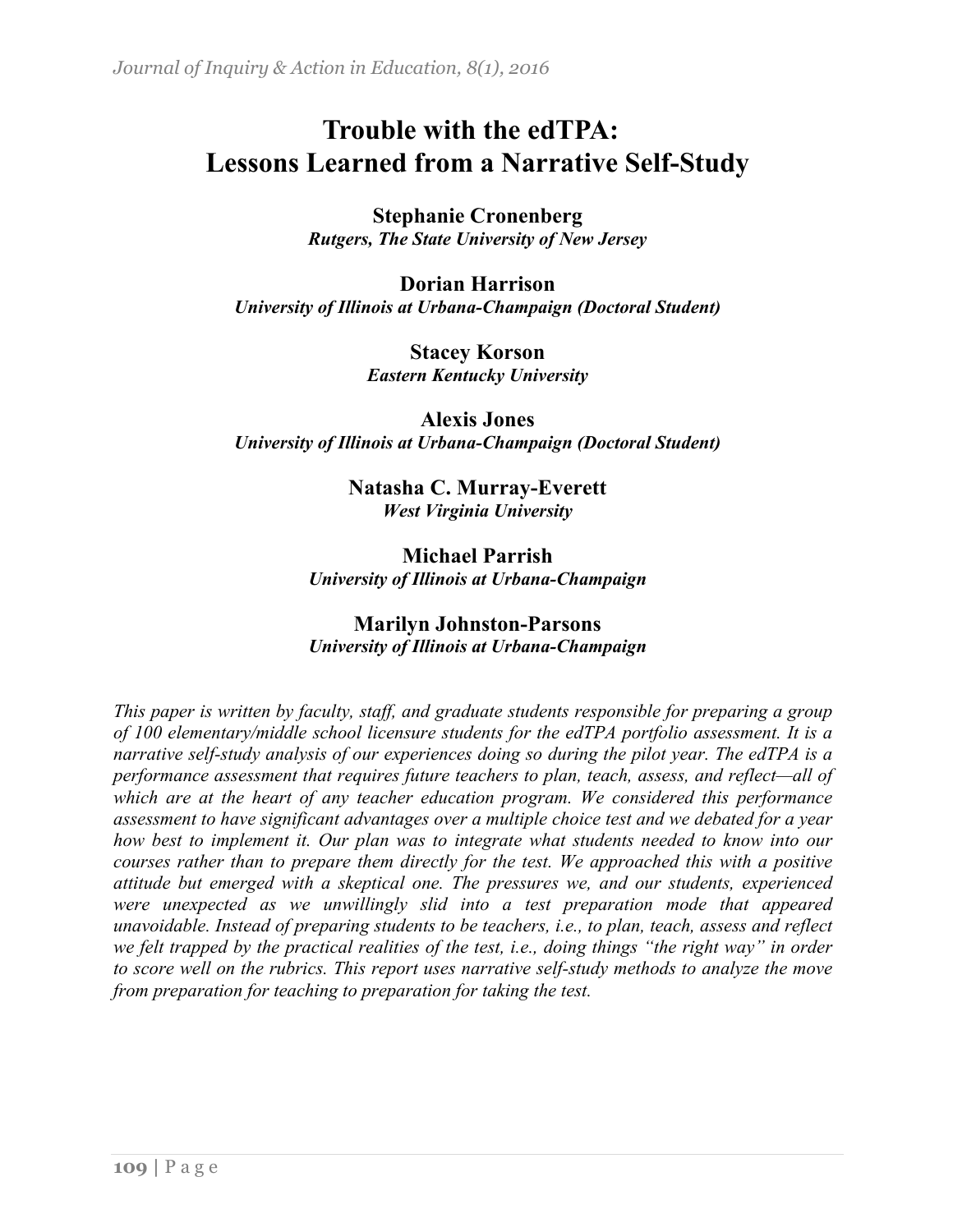As teacher educators we have long discussed the pressures of high stakes testing with our teacher candidates. Our general goal was to raise their awareness of the influences of testing on teaching, including the tendency to narrow the curriculum, the pressures to teach to the test, the effects of testing policies and mandated curricula, and the psychological effects on both students and teachers. We wanted our students to be ready for the current realities of teaching, to be able to think critically about the issues they would face in schools, and to give them strategies to push back against the negative influences of testing. Research on the negative effects of high stakes testing abounds, especially in urban schools, yet it has had little impact on policymaking.

When high stakes assessment, in the form of the edTPA, arrived on the doorstep of our teacher education program, we thought we were well prepared to meet this challenge. We appreciated that it was not a standardized bubble test like the state content tests that the students already were required to take; the edTPA was a performance assessment requiring students to plan, teach, reflect and assess. None of these were new to our teacher education program. Students were already videotaping their teaching during early field experiences and reflecting on their pedagogy and student learning; we used *Understanding by Design (Wiggins & McTighe,2005* ) as a model for instruction that required careful attention to goal setting, designing performance assessments, planning lessons, and then instruction and reflection. Much of this was important for developing an edTPA portfolio. We felt fortunate to have an assessment that aligned well with our program goals; we were optimistic about making it an integral part of our program rather than an add-on, test preparation process.

The seniors in the College of Education take two classes during their final spring semester, while they are student teaching and, this particular year, completing the edTPA. One is the literacy methods course and the other is known as our pedagogy course. The literacy methods course in the elementary program examines writing methods and a review of reading methods. The pedagogy course examines teaching in the elementary grades with a focus on topics that include classroom management, instructional design, personal and professional attributes of effective teachers, and multicultural perspectives. The pedagogy course instructors were saddled with making sure that portfolio requirements for the test were completed properly and uploaded on time to the Pearson website. As such these instructors (4 of our authors) were at the center of students' preparation for the edTPA.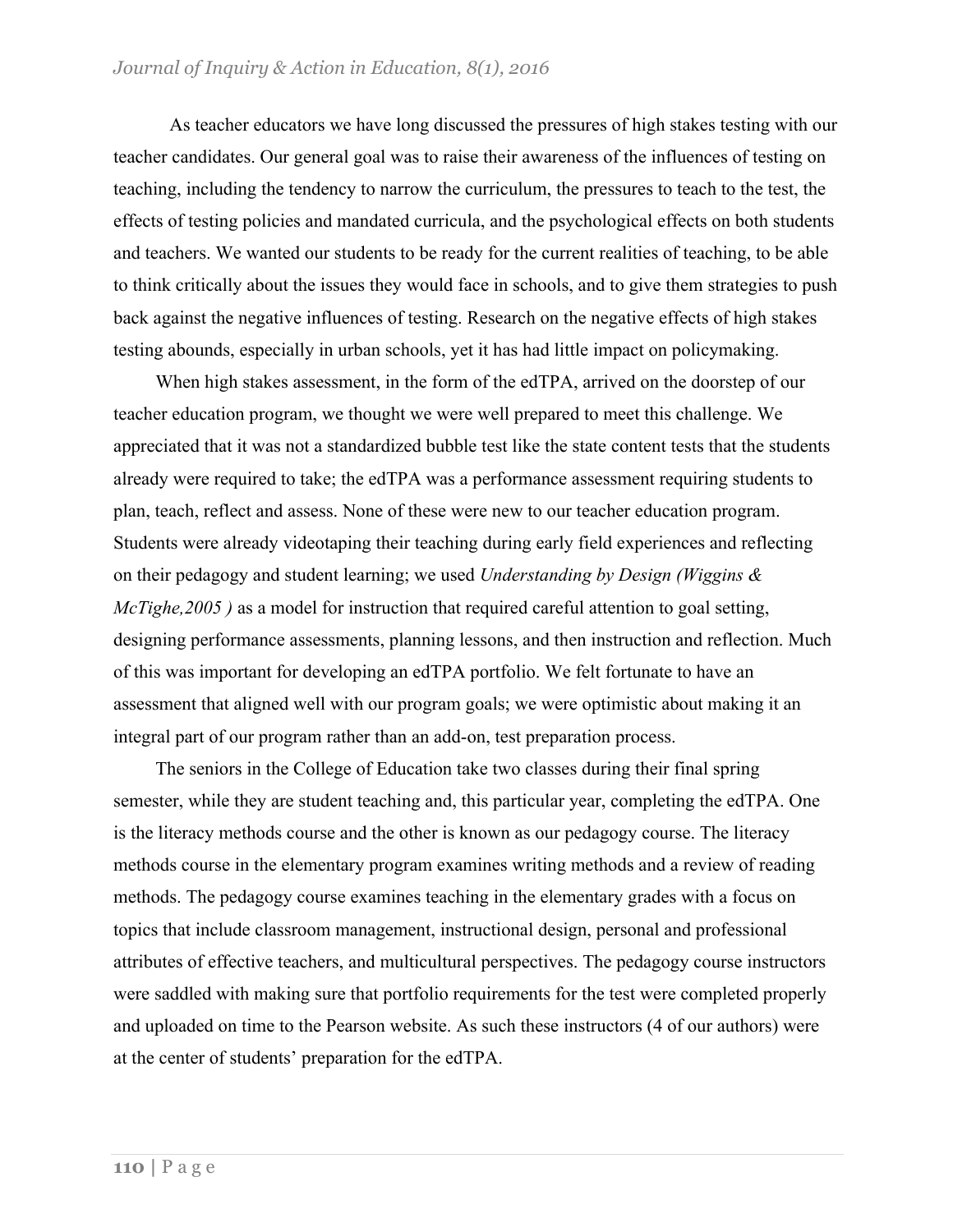The coursework of the 5 methods courses taught during this semester are integrated with field assignments in public elementary schools and is designed to be a synthesis of theory and practice. The schools in which the students are placed are by and large diverse because we are situated in a small university town with diverse faculty and a large number of international students, particularly graduate students. The demographics of the students in the certification program generally reflect the undergraduate university student population, which is less diverse than the surrounding city, with a majority of white population and approximately 4% African Americans, 8% Latino/a, 10% Asian Americans.

### **Getting Ready (2013-2014)**

Our yearlong preparation (2013-2014) for the edTPA had been thorough. We poured over rubrics and extended our assignments to make sure they would provide students with preparation for all aspects of them. To do this we worked together as instructors much more intensely than in previous years and this seemed to be a positive outcome. During the year of implementation, we had weekly meetings to discuss our content specific courses and monthly meetings across courses within each student cohort. Some of us did the official edTPA scoring training—all of us did a training provided within the Department.

By the time the fall semester of the pilot implementation year began (2014-2015), we thought we were ready and that our planning had enhanced collegiality and positive program development. One reason for our initial positive outlook was our varied experiences with the National Board of Professional Teaching Standards (NBPTS). Several of the instructors (doctoral students and clinical faculty) were National Board certified. They generally considered their experiences in this process, while demanding of time and energy, to be strong professional growth experiences. In addition, one of the doctoral students in the Department had recently completed a case study dissertation with Board Certified teachers that identified the positive professional influences of the NBPTS process (Krause, 2014). We wanted this kind of growth experience for our teacher candidates.

The knowledge that Linda Darling-Hammond, along with scholars and educators nationally, had shepherded the NBPTS and the PACT (Performance Assessment for California Teachers) assessment in California, gave us hope that their continuing influence on the edTPA at the Stanford SCALE center (https://scale.stanford.edu/) would make it a valuable portfolio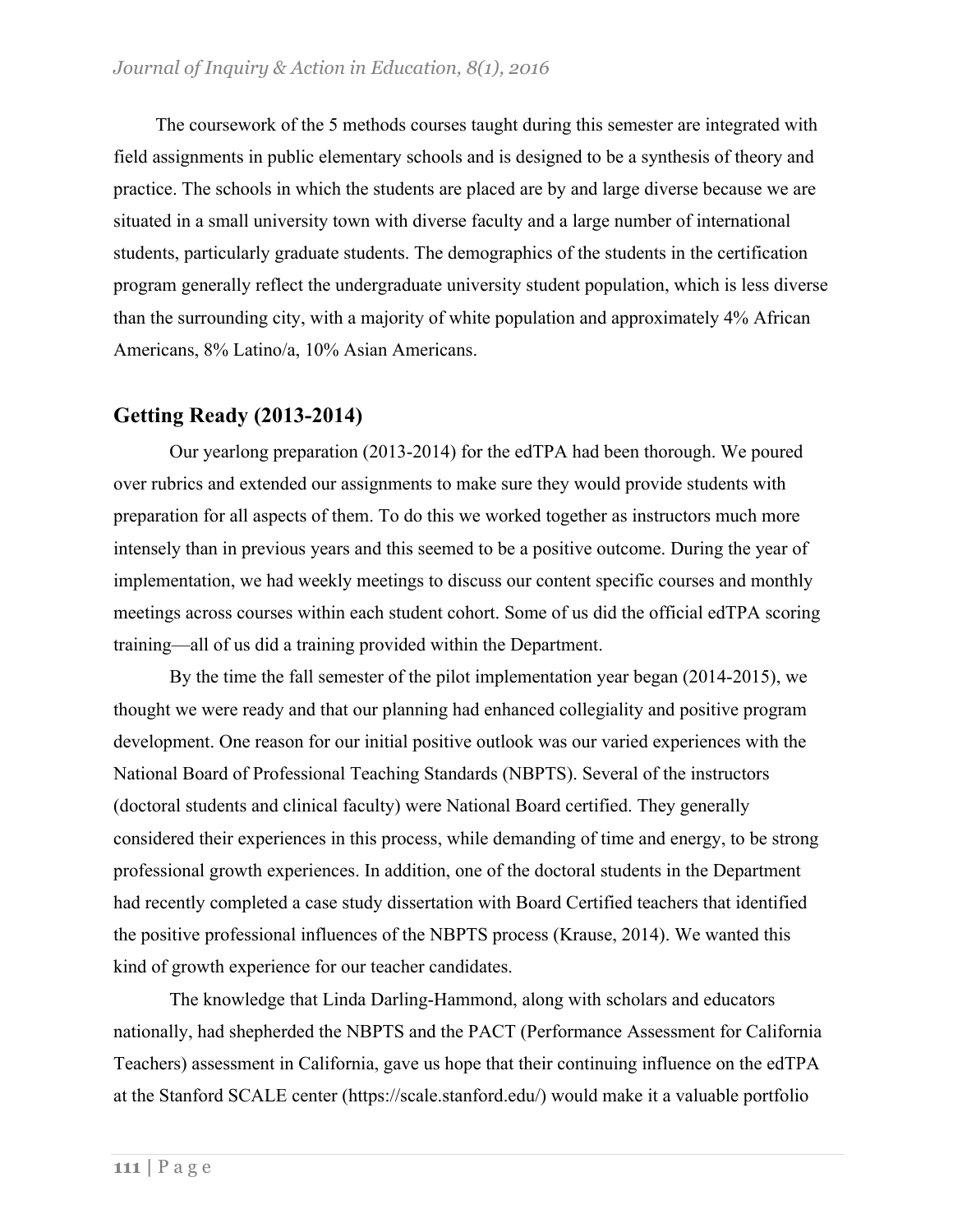learning experience for our students. In addition, AACTE (American Association of Colleges of Teacher Education) was promoting the edTPA, giving it the backing of a large professional organization.

The research to date on students' responses to PACT and early reports on the edTPA (Falk, 2015; Knight et al., 2014; Peck, Singer-Gabella, Sloan, & Lin, 2015) indicate that it was challenging but that desirable learning occurred. This was supported by preliminary findings that performance assessments, like the PACT, are predictors of teacher effectiveness measured by students' value-added gains (Burns, Henry, & Lindauer, 2015; Newton, 2010; Steiner, 2013).

There is literature written by teacher educators that describe ways to integrate edTPA preparation and program goals. While they admit to challenges, these are generally positive accounts (Lys, L'Esperance, Dobson, & Bullock, 2014; Miller, Carroll, Jancica, & Markwortha, 2015; Peck, Gallucci, & Sloan, 2010). Ginsburg and Kingston (2014) compare the evaluation systems in other professions to teaching, arguing that teaching is caught in a "vice" in this "era of accountability." They conclude that the situation is complex and none of the approaches offer an assessment that is not "prone to error and misuse" (p. 2).

There is a smaller body of literature that is critical of the edTPA. Sato (2014) assesses the underlying conceptions of teaching reflected in the edTPA and issues of validity. Some critics have questioned the validity and reliability of the edTPA and of Pearson's scoring (Duckor, Castellano, Téllez, Wihardini, & Wilson, 2014; Wilkerson, 2015). There are increasing critiques of the policy contexts, particularly related to the scoring standardization and lucrative involvement of Pearson as provider and scorer (Au, 2013; Berlak, 2010; Dover, Schultz, Smith, & Duggan, 2015; Madeloni & Gorlewski, 2013; Hernandez, 2013; Winerip, 2012). We join some of these critics, using a neoliberal economic perspective to examine ways in which the edTPA represents a further encroachment of business models and multinational organizations into education (Dover, Schultz, Smith & Duggan, 2015; Sleeter, 2008; Sturges, 2015).

#### **Our Dilemma**

Problems emerged late in the fall semester when students began asking questions about what was required to get a *good score*. Their questions progressed down a slippery slope from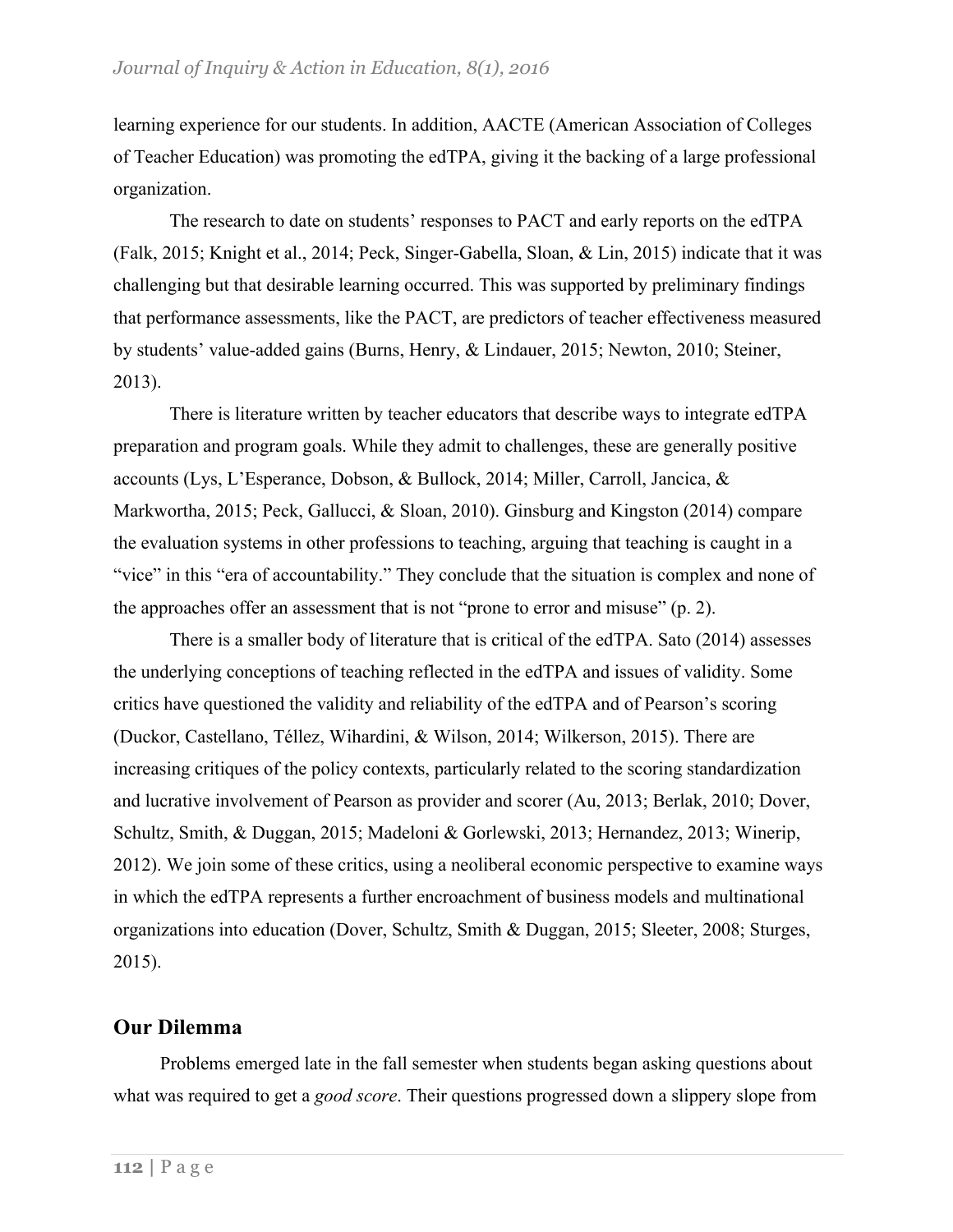questions about the content (pedagogy and curriculum) to how to do well on the test. Most of the portfolios were to be scored by Pearson (the fees were paid by the University Council on Teacher Education); edTPA trained instructors from our program would score only a small sample in order to look closely at students' work. Although portfolios were to be scored by Pearson, the scores were non-consequential for students this first pilot implementation year. Students were told that they must complete the portfolio "with integrity" without a specific score set for passing. In this context, we felt there was room to experiment and learn from the results; we did not expect the intensity that developed because the scores were inconsequential. The threat of a test seems to have conditioned us all to stress about potential failure.

The edTPA scoring rubrics, as with any coding scheme, need criteria in order to achieve the required level of inter-rater reliability done by outside raters. This coding detail and the outside scoring were the dual sources of our problems. Preparing portfolios to match the details of standardized rubrics in order to get a passing "score" raised the stakes for students and pressured us toward teaching to the test. We began the year determined not to do this, not to narrow our curriculum, and not to take away time from important coursework and field experiences just to "score points." Yet, each of us, in different ways and at different times, consciously and/or inadvertently, slid from *teaching* to *compliance*. Getting it right did not require better teaching, planning, assessing or reflection on our part or the students; it did require preparing students to write the portfolio materials in the correct way and put them in the correct format.

Variations in the construction of portfolio materials or in the way scoring codes are applied are both problematic in high-stakes situations. Consistencies in producing the product and in applying the criteria for evaluation are both necessary for standardization. What we initially thought was a portfolio to demonstrate good teaching became an exercise in following directions, manipulating texts in particular ways, and getting everything labeled correctly and submitted to the correct web portal. Critical thinking, social justice concerns, innovation, and critical reflection took a back seat to "getting it right." Our dilemma then was not the portfolio itself; it was the tension between preparing the kind of teachers our program aimed to encourage and teaching them to do well on the test.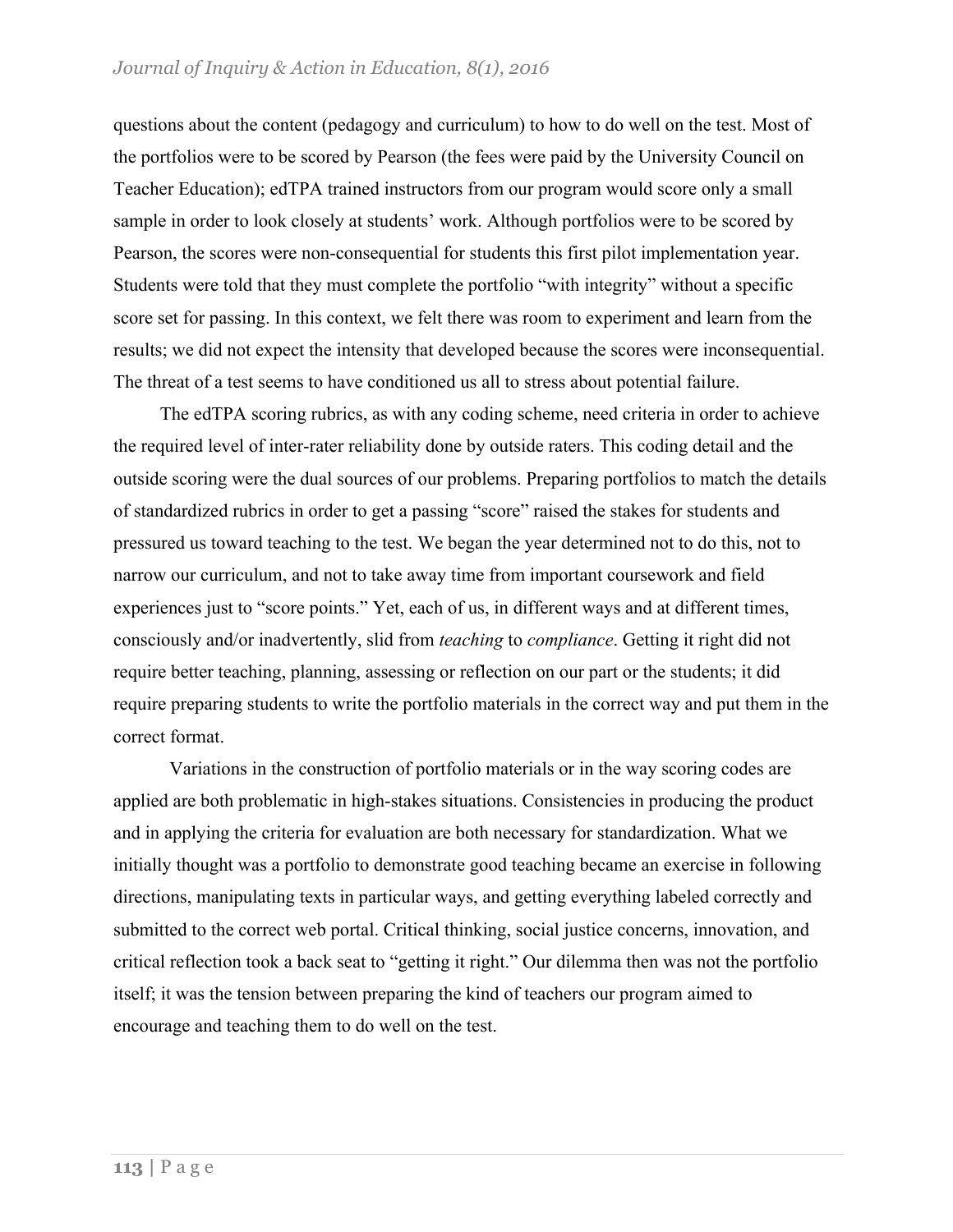### **Narrative Self-Study Methods**

We chose narrative inquiry as a research method because it gives voice to teachers' experiences through the stories (Bruner, 1990) that emerge from "storied lives" (Clandinin and Connelly, 1990). As we met to plan and discuss our teaching during the implementation of the edTPA, there were continual stories about how our teaching was impacted by this assessment. Our narratives initially expressed excitement but then became more and more worried, puzzled, and threatened.

Milner (2007) argues that "narratives can be a 'door opener' to discuss and think deeply about complex and taboo issues" (p. 595). Narrative allowed us to document our experiences and the ways our teaching was being influenced by the edTPA assessment, even when our puzzlements did not match the mostly positive views in the literature and in our program. Diamond (1992) wrote some time ago,

In order to gain a deeper understanding of their experience, participants in the inquiry recover and reconstruct their narratives. Narrative provides both phenomenon and method for the re-emphasis of the personal meaning of what it means to teach and to do research. Narrative allows teachers and researchers to declare that they themselves are the subject of their own inquiry. By partaking more fully of their experience, they can transform it. (p. 69)

As the "subjects" of our inquiry, we wrote about and analyzed our own experiences. To emphasize this reflective aspect of our research, we adopted the term "self-study." Rather than a researcher gaze that focused on the experience of others, we used our research as a mirror to examine ourselves in order to describe and analyze our teaching experiences (Johnston, 2006).

Narrative and self-study research both have a substantive history. Narrative inquiry flows from the work of Ricoeur (1983), through the work of Bruner's influential book, *The Acts of Meaning* (1990), feminist writers (Elbaz, 1983; Lightfoot, 1994), and the work of Connelly and Clandinin (e.g., 1988; 2013), and many others. In the field of teacher education particularly, selfstudies have provided an important avenue for research. Zeichner wrote in 1999, "The birth of the self-study in the teacher education movement around 1990 has been probably the single most significant development ever in the field of teacher education research" (p. 8). Conferences, a journal, books, and handbooks demonstrate the development of these self-study reflective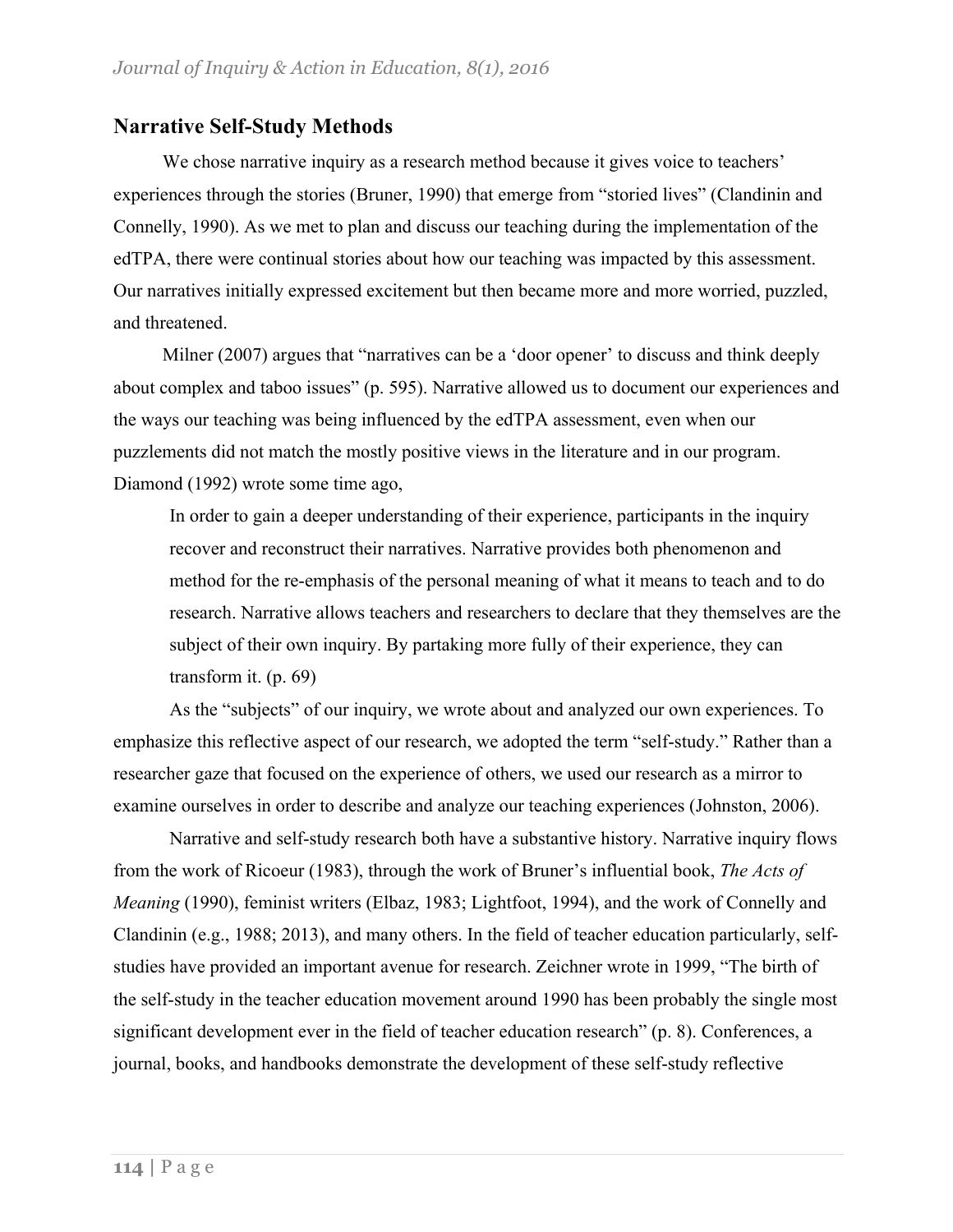methods (Clift, 2004; Hamilton & Pinnegar, 2000; Hamilton, 1998; Loughran, Hamilton, LaBoskey, & Russell, 2004; Lunenberg & Samaras, 2011; Zeichner, 1995).

During the pilot implementation year (2014-2015) we met weekly. The topic of edTPA came up in one way or another every week, whether or not it was on the agenda. As the spring semester approached and students were in the process of developing their portfolios, the time spent in our classes discussing edTPA related issues and problems increased exponentially. Exhausted from our spring experience, we waited until the summer to work on our research. In this process, dialogue was critical. We used each other to examine and question the development of our narratives; we were each other's critical friends (Schuck & Russell, 2005). Alongside dialogue was our writing. What we wrote prompted more dialogue, which prompted more reflective writing; self-study is a process of talking and writing about one's own experiences in the company of others (Amalia, Johnson, Johnston-Parsons, Shen, Shin & Swanson, 2015).

Our data included personal journal writing, meeting notes, audiotapes of our meetings, and the many drafts of our narratives. These data supported the development of our narratives, as we checked information and the accuracy of our memories. Dialogue and writing were our most important tools in this inquiry, pushing us to think critically about our narratives and to construct a deeper analysis of our experiences. This 2-year dialogue, writing, and rewriting has shaped the paper we share here. We used our insights as insiders to construct a shared, multiperspectival analysis of the insertion of the edTPA into our teacher education program.

### **From the Perspective of Policy**

Our initial use of the edTPA assessment sits in the midst of larger issues. For more than 40 years, a steady stream of critiques of schooling has influenced what happens in schools and how the public and policy makers think about teachers, teacher education and schooling (National Commission on Excellent in Education, 1983; Project, 2006). A consistently critical public rhetoric has constructed the rationale for the increasing use of tests to evaluate students, teachers, administrators and schools. Underlying this critique is the assumption that testing will identify and describe failures and that standards and testing score expectations will provide the motivation for change. Beginning with *A Nation at Risk* and continuing through *Race to the Top,* legislators have promoted standards, set scoring expectations, offered funding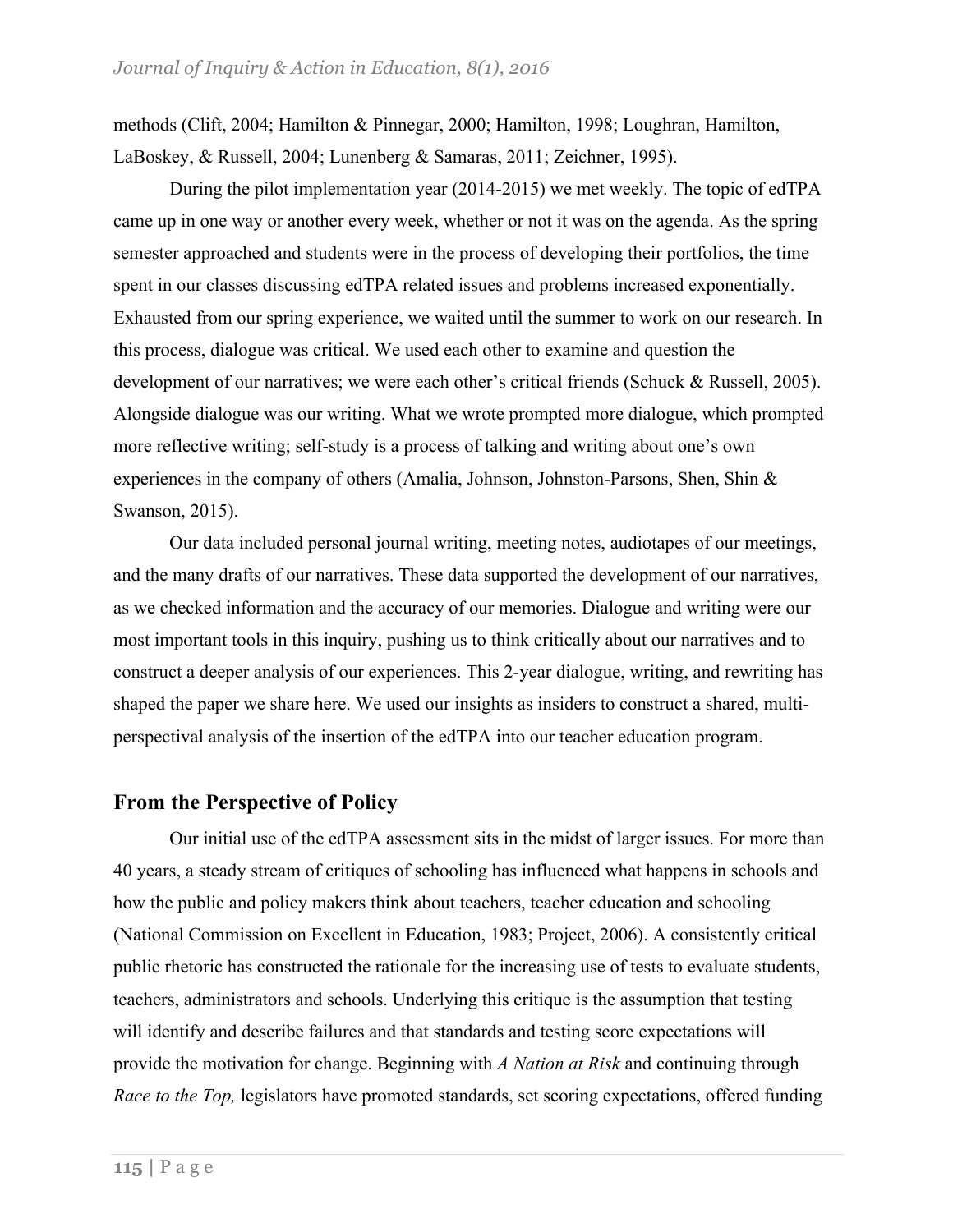competitions, and punished schools for poor performance, all with the goal of helping schools to improve. Requiring learning gains and using standardized tests as the sole metric of learning opened the door to a raft of commercial programs, curricula, and test production materials meant to support teaching and testing. Attempts to align curriculum and programs that aimed to raise test scores flooded into schools; scripted programs that restricted what teachers and students could do in order to raise test scores replaced teacher and principal choices and judgments. Publishers and private enterprise made huge profits as schools spent their limited funding on materials to help them "do better" on the tests.

Stephen Ball (2012), in his book *Education Inc.: New Policy Networks and the Neo-Liberal Imaginary,* demonstrates how persistent critiques of education have created openings for the corporate world to usurp professional judgments in favor of programs and tests. The conjunction of private and political interests created a cozy nest for the collaborative workings of policy makers and corporate America. This same phenomenon is now found globally, with corporations like Pearson selling programs, curriculum, and tests around the world. Privatizing schooling with charters and the fast entry of unprepared teachers into urban schools (e.g., Teach for America) are further examples of this private enterprise take-over of many aspects of education. Our research sits in the midst of these critiques and issues.

### **Our Stories**

As authors we are instructors and staff in the elementary/middle school education preservice program at the UIUC College of Education, but with different ranks and responsibilities. We had similar as well as different experiences with the edTPA and its influence on our program and ourselves as instructors, advisers, and supervisors. Here are some samples of our stories.

### *A Game of Tug-of-War, Stacey Korson*

*I am a fifth year doctoral student who has taught the pedagogy and literacy methods courses, as well as supervised students in their school placements. I am in the process of writing my dissertation. I found that preparing for the edTPA took time away from my course; the students' desire to focus on test preparation rather than course content created a tug-of-war between us.*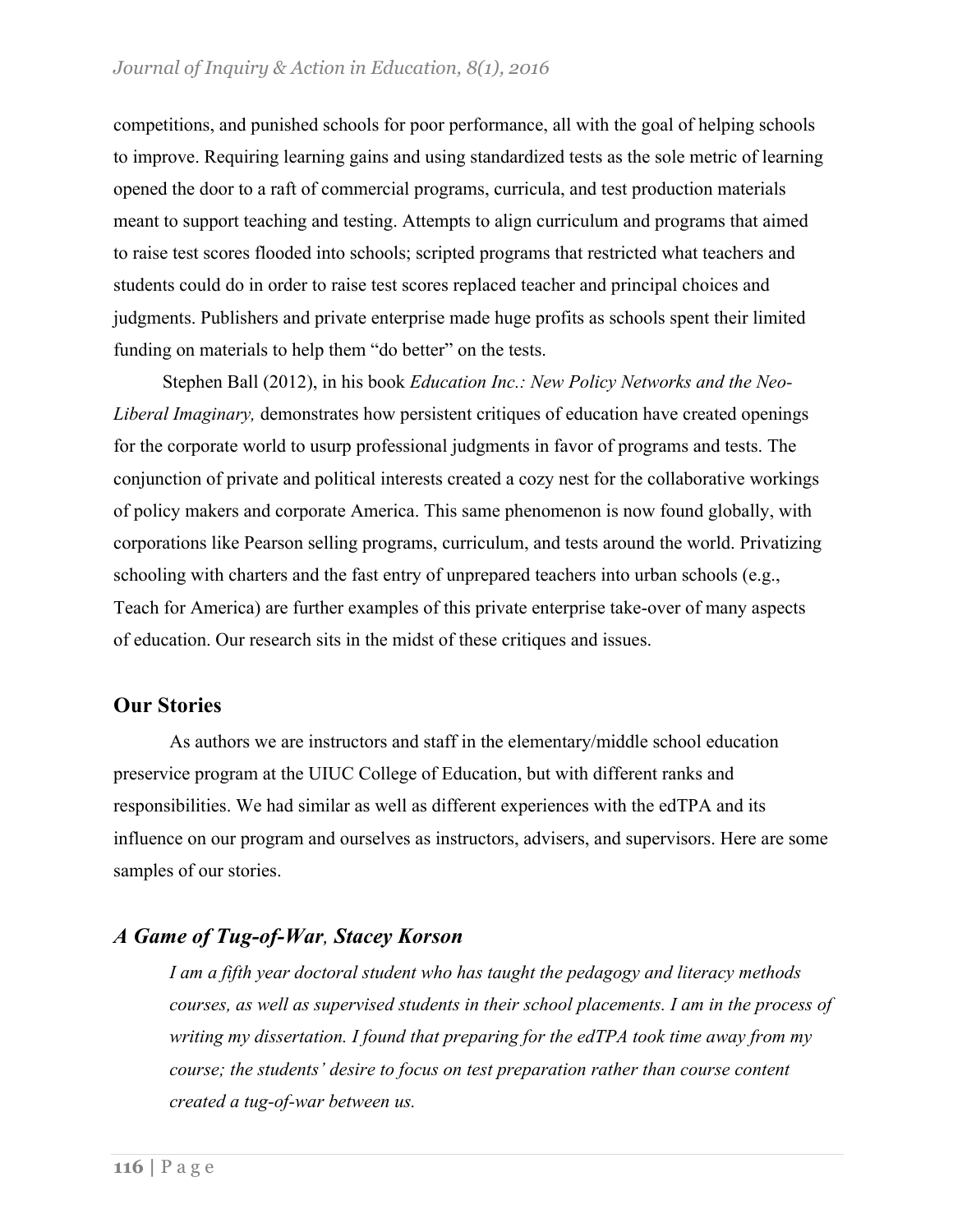I was not anticipating many changes to the literacy methods course, except for a few modifications to the lesson plan we had been using to include some of the edTPA language (e.g., language function and language demands) and edTPA type questions. I thought this would be sufficient to maintain our goals of teaching the students to understand the intricacies of planning, teaching, and assessing small group literacy instruction--while being responsive to their need to prepare for the edTPA.

During the fall semester I was able to keep edTPA as a side bar. There were moments where students made insightful comments about the parallels between the state testing required of students in their field placements and the edTPA, as well as some questions that focused on edTPA terms. In January I overheard a conversation in which students were questioning the need for the edTPA lesson plan we had developed, stating that it was only needed to prepare them for the edTPA so "they didn't need to use it anymore." While the purpose was in part test preparation, it also included valuable planning segments necessary to provide quality literacy instruction. I realized that the edTPA lesson plan format had set-up a dichotomy or a tug-of war for the students between the edTPA and writing instruction. It became also a tug-of-war between the students and myself. The first tug occurred without me even noticing.

While I had always had to maintain a balance between course requirements and student teaching expectations, the tension between the course content and edTPA continued to grow throughout the spring semester. Because the students were being asked to do more, in the same amount of time, I adjusted my instruction to include more work time for course assignments during class meeting time. I tried to make the modifications and assignment adjustments clear for students but they continually asked for more leeway. Their emails routinely asked for clarification of what was due and how to do things, often blaming edTPA for their confusion. These small repeated pulls on the rope caused me to lose ground. In April I received an email written on behalf of the class, asking if "[they] could simply skip" the writing unit assignment because of the "amount of work that we are being given due to edTPA." I began to feel that I had lost too much ground to edTPA. During class late in the semester students had been unprepared; not one student had read the assigned readings and discussion fell flat. Knowing that they were in the final edTPA push I gave them a pass for the evening and reminded them that assigned readings needed to be completed for the next class. Feeling that I had developed a good relationship with the students, I left class thinking that the warning would be enough.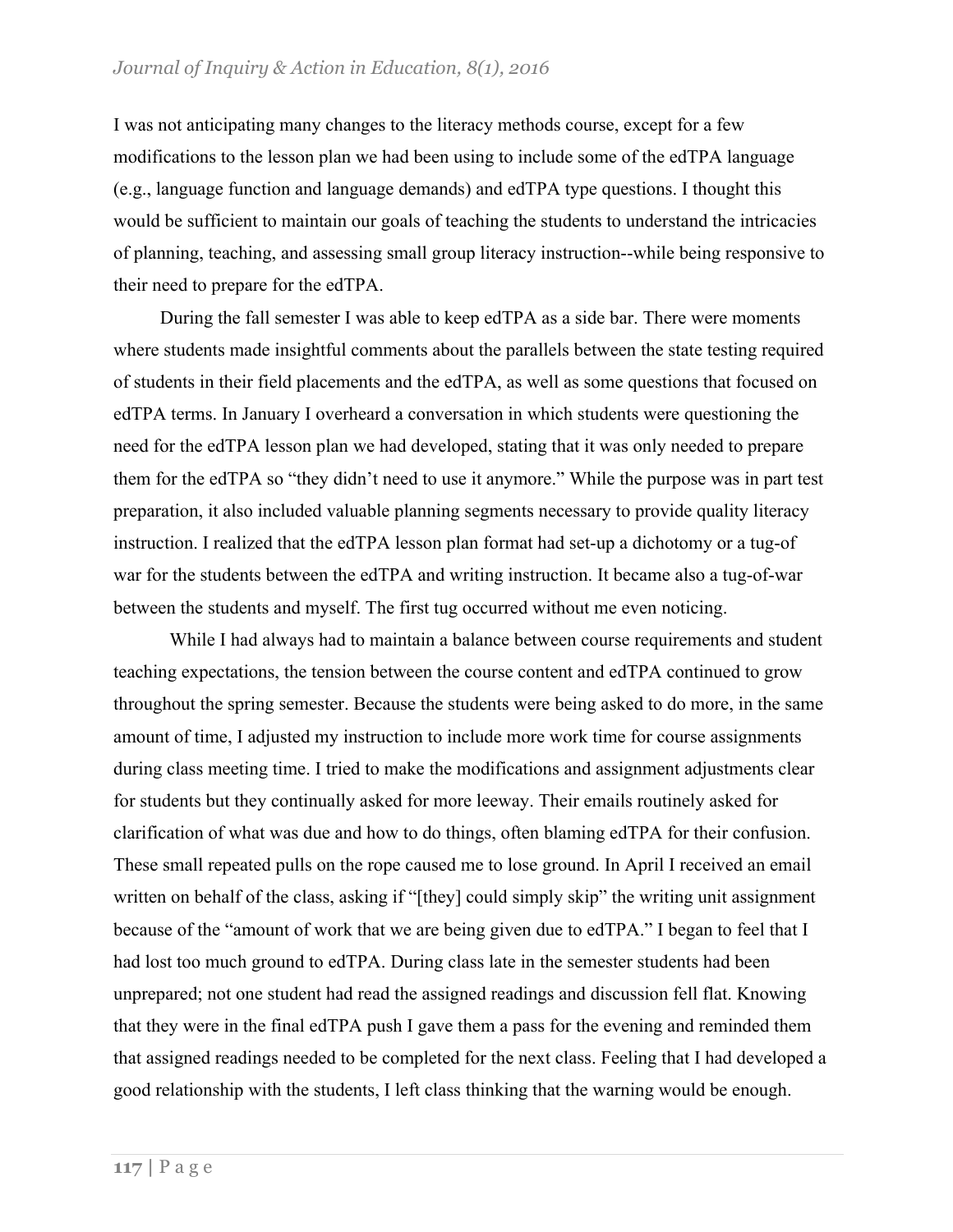However, in the next class it was evident that again the readings had not been completed. I was discouraged because they were not thinking critically about the course content. However, the more I tried to encourage them, the more their attention seemed to be focused on the edTPA. I was worried that they were not getting what they needed to be effective writing teachers. EdTPA was winning the tug-of-war.

Chui (2014) wrote about her student experiences completing edTPA while student teaching. In her narrative she referred to edTPA as a burden that detracted from her main educational objectives. She argued that completing edTPA "took away from the further learning and critical reflection I could have experienced" (p. 28). The struggles Chui articulated were displayed by the students in my literacy methods course. The learning, application, and reflection that should have occurred between the course content and the student teaching placement was overshadowed by the time and focus required by edTPA.

### *The Logistical Versus the Personal, Alexis Jones*

*I am a third year doc student in the process of collecting my dissertation data. I have taught the pedagogy methods course for three years and have supervised students in their field placements. I became increasingly concerned about the standardized scoring and the distance between those who scored the portfolios and those of us who knew the students well.*

Ironically, I believed the goals of the edTPA were appropriate. Our program had for years required students to create a series of high quality lesson plans that built on one another. Students videotaped themselves more than once and wrote reflections on their practice. I felt that the edTPA process would dovetail nicely with the goals of our classes.

However, I discovered that the goals and tasks required by the edTPA were not the problem so much as the standardized rubrics and anonymous scoring procedures. Consider a fourth grade teacher who gives a math test to her students. She can grade it with her knowledge of students in mind; she knows which students have done their best work, and who might benefit from a chance to review their mistakes; she can also use the information gained to further her instruction. None of this is true of the standardized tests that the elementary students take or the edTPA that our teacher candidates take.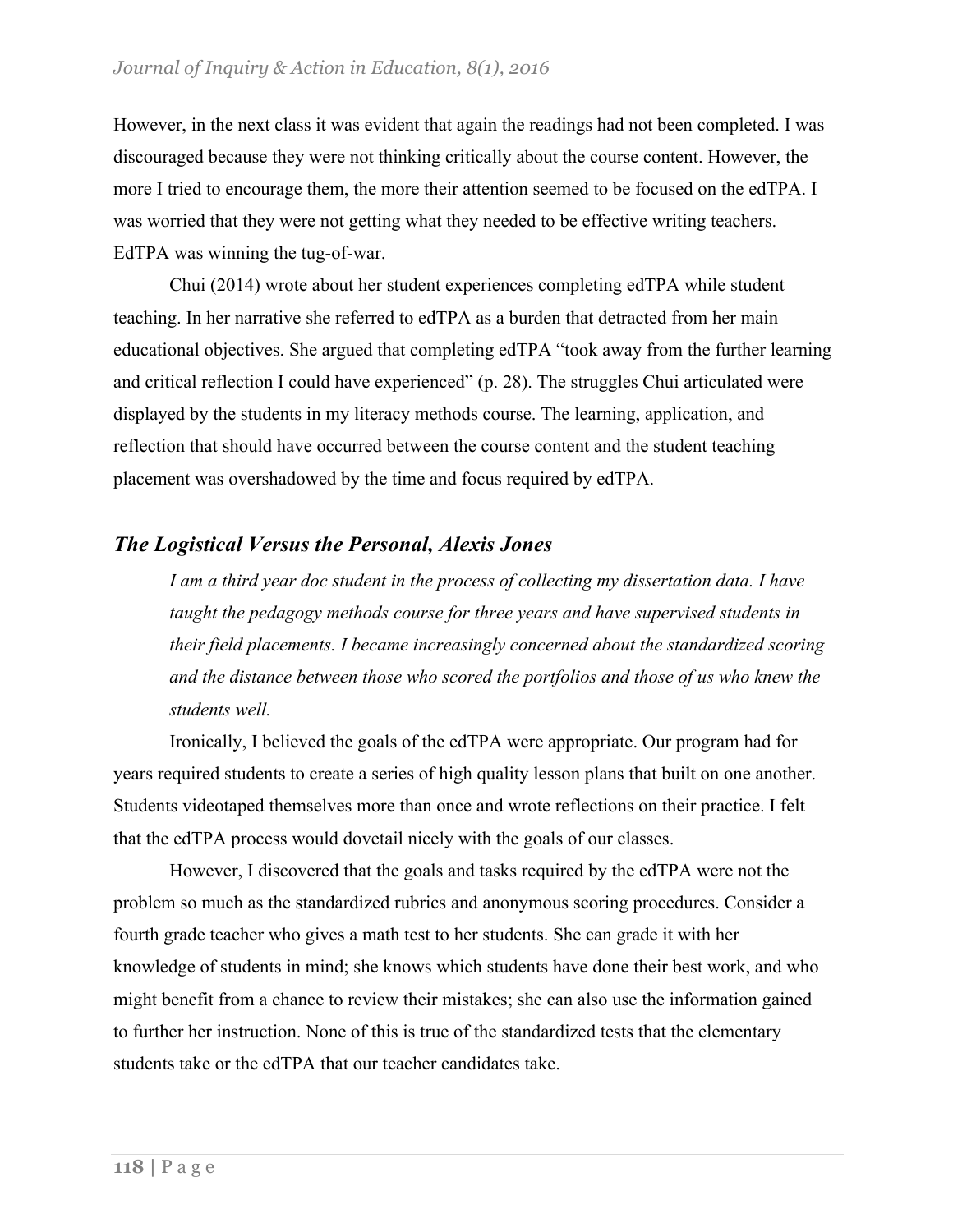Two of my students did poorly on the edTPA pilot. However, their stories were vastly different. For the first student, our group of local scorers exchanged several emails about her lack of attention to the correct format and naming of documents. She had been late with two commentaries and had to rewrite one quickly in order to be scored by the final deadline. The second student had other difficulties. When we discussed her writing in a scoring meeting, we found it lacking in thoughtfulness. Her responses were brief and provided little to no evidence for why she made instructional decisions.

Had these two students been scored by Pearson's evaluators, both would certainly have "failed." However, their similarities ended there, and the contexts in which they were completing their portfolio became quite important for us because their situations were very different. For the first student, family funds were tight, so she worked more than one part-time job while taking four courses, and engaging in a full-time student teaching placement. Yet throughout the year, her coursework was excellent. As her supervisor, I could attest to the fact that her students received her full attention and she treated them with enormous respect. During the edTPA/student teaching semester she gave priority to her students not the test. The second student's story was quite different. She gave her work in my course little attention. She frequently asked for extensions and opportunities to revise and resubmit her work, though the difference between her original and later submissions were slight. It seemed to me that she spent the year doing just enough to not fail her classes. In line with this history, the edTPA also got little serious attention. If these two portfolios had been scored nationally, both students would likely have failed, yet as students and teacher candidates, they had vastly different levels of commitment and performance in all areas of their work.

 Endres (2007) examined how teachers are situated at the pivot point between the personal and the bureaucratic. He describes the tension between accountability and the human, learner-centered aspects of education. My concern with the edTPA was that it took this one step further. Requiring that teachers must pass yet another test in order to be certified results in teacher educators having no voice in the final decision for licensure. Teacher educators' knowledge of students' contexts, their classroom practices, and their commitment to social justice are removed from the final assessment.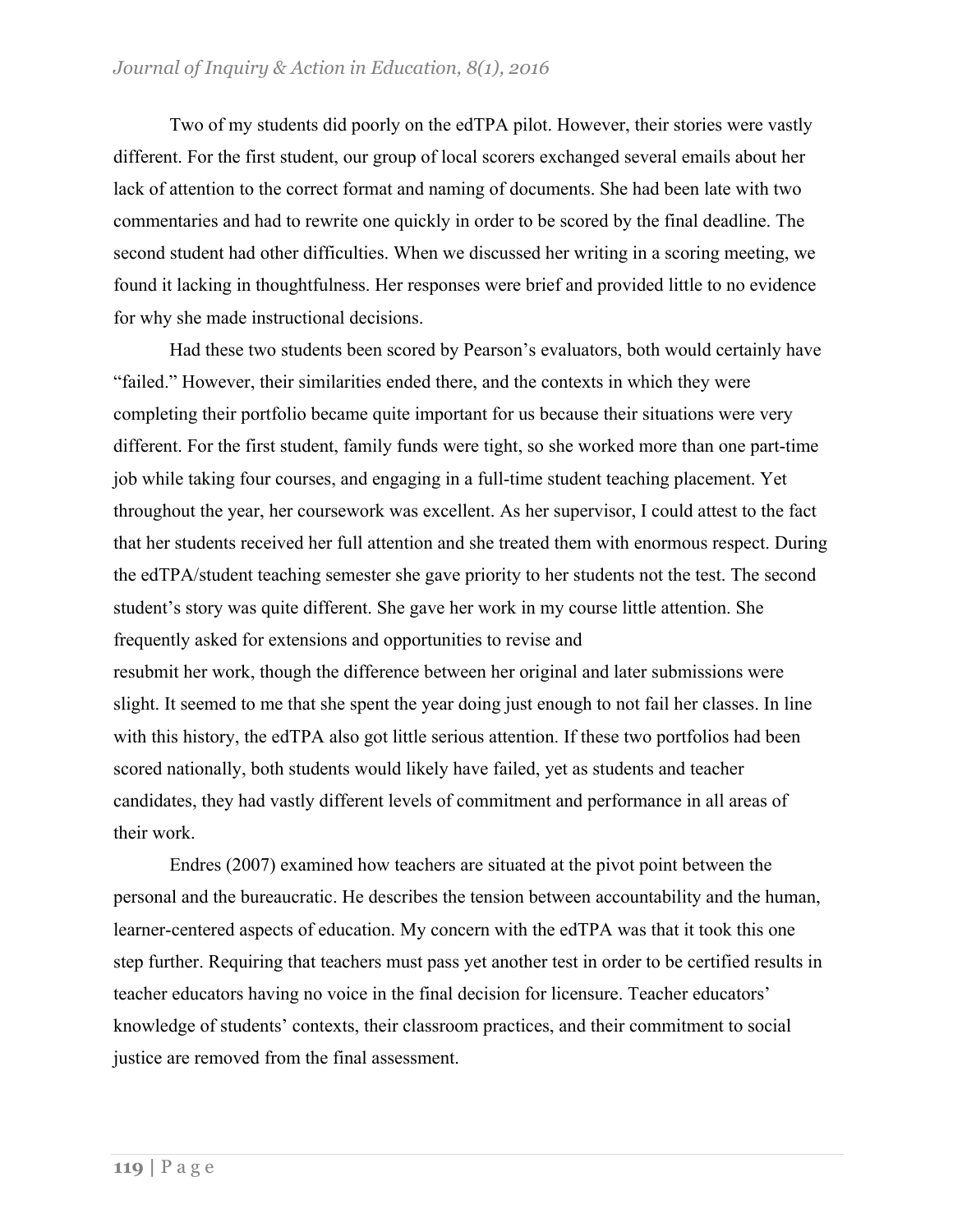### *Crossing Lines, Stephanie Cronenberg*

*I am a fifth year doctoral students completing the writing of my dissertation. I have taught the pedagogy course for 3 years and this year also taught 2 courses in music education (my field). In this narrative I worry about the ways in which the pressure on some students to get things right on the test caused me to lose my sense of myself as a teacher and to respond to students in ways different than is typical for me.*

What kind of teacher do you want to be? As a teacher-educator, I regularly ask teacher candidates to think critically about the kind of teacher they hope to become. I hope that this enables them to stand on a firm foundation of examined beliefs about teaching and learning.

But, contrary to my own examined beliefs, I found myself consumed, in helping my students to prepare for the edTPA, assuming a rule-following "just give them what they want" mentality. What I demonstrated to my preservice undergraduates this year was that the only way to succeed was to fill in the bubbles, completely, with a number 2 pencil, and to be sure not to color outside the lines. My insistence that students respond to each part of each question on the edTPA commentaries, name their files exactly, break their questions into paragraphs, and create files with the correct number of pages or items completely contradicts how I think about teaching and learning. Meanwhile, I encouraged them to think critically about structures in education, contemplate how they might react in particular situations, and solidify their philosophical grounding. Like a buzzing overhead light that gradually fades from consciousness, my words about thinking critically and reflecting became background noise and my actual message was received loud and clear: follow these rules and you will become a teacher.

Philosophically, I crossed a line with my absorption with the rules and regulatory bureaucracy of the edTPA. The regret I have over this has plagued me for weeks, making me exhausted, sad, and angry in a cycle of emotional turmoil from which I struggle to escape. While students appreciated my help on the edTPA, I am completely deflated by my preoccupation with the rules. What kind of teacher do I want to be? When my beliefs are tested, where do I stand?

A second consideration had to do with drawing a thick line between my personal and professional life. I like working one-on-one with students, yet I have never given my phone number or Skype contact information to students and do not feel comfortable doing so.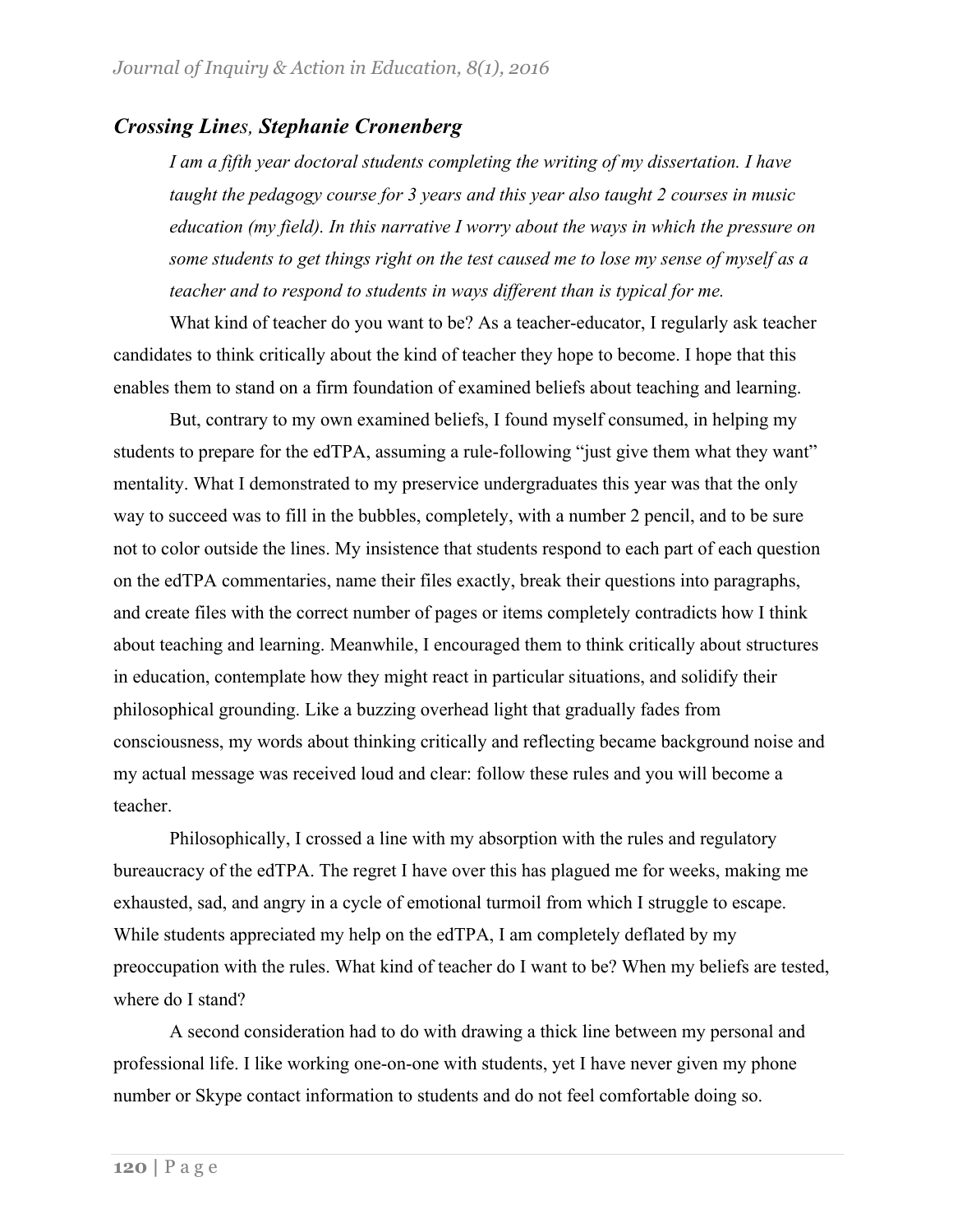Doctoral students often get consumed by their teaching responsibilities and forget that they are also students who need time for studying as well as some personal time to stay healthy and maintain relationships. But during edTPA preparations, I crossed this line with students who urgently needed my help; consequently, my dissertation research, health, and personal life suffered.

In February, for example, I was traveling through a snow-filled northeast for my dissertation research when I got a panic e-mail from a student because she simply did not understand how to get started with the edTPA process. While it might be easy to say, "read the handbook," I have not found that strategy productive. Instead, I summarized, in an e-mail, the main parts of the portfolio (which she had undoubtedly heard on multiple occasions prior to February) and sources of detailed advice. This same student followed about a week later with a Skype phone call focused on questions she had about the mathematics task.

In March, I was again traveling when I had an e-mail from a student entitled "EDTPA HELP!" This e-mail chain about her assessment task led to a phone call to help her proceed through the portfolio. Several subsequent phone calls and Skype conversations with this student were necessary to assuage her edTPA anxiety, anxiety that proved unfounded when scores were finally returned. She forwarded me her passing results with the e-mail message "this is thanks to you." The e-mail made me proud of the support I was able to provide.

I felt pressured to provide attention when *they* needed it. I was happy to help but did I need to let this work seep so heavily into other aspects of my life? Could I have facilitated their needs, as I have so many times in the past, using only e-mail? Why was the edTPA different?

I crossed my personal line with some students and am left wondering about those who didn't ask. Were they uncomfortable asking? Did the anxious concerns of some students prevent me from providing attention to those who weren't vocal about their struggles? I think the answer is yes. My one-on-one work with students' anxieties consumed me. The individualized attention demanded by some of my students left others outside my field of vision.

Zembylas (2003) suggests that the "teacher self" (p. 213) is not an individual creation, but is constructed through institutional and socio-cultural interactions. The identity of the teacher is dependent on power and agency, and investigating the emotions involve di identity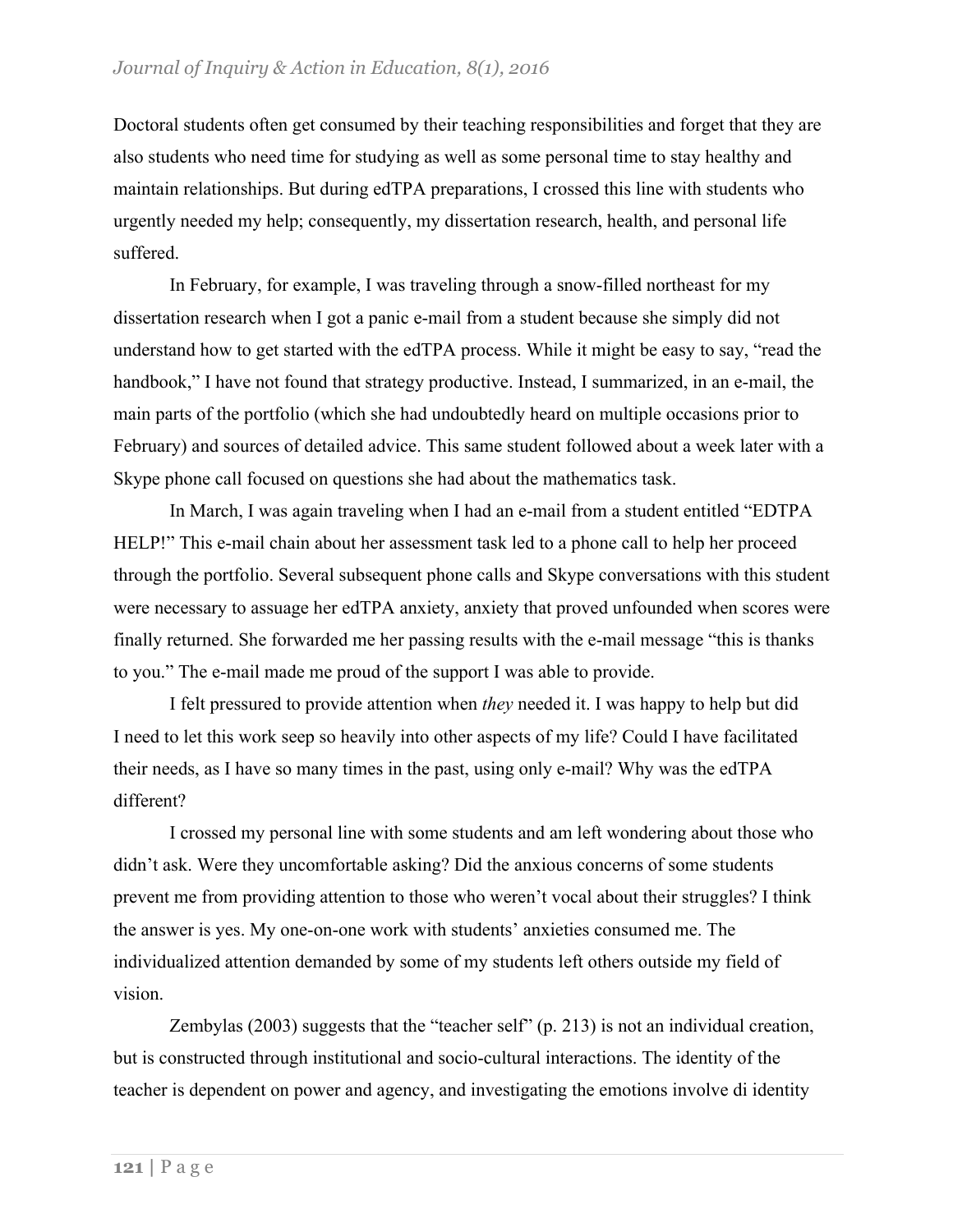can develop a greater understanding of one's professional self. Rather than ridding oneself of difficult emotions, these "can become sites of resistance and self-transformation" (p. 214). My conflicts caused me to examine, in the critical light of the edTPA context, what kind of teacher I wanted to be.

### *A Drastic Shift, Dorian Harrison*

*I am a first year doctoral student and this was my first year teaching the pedagogy course and supervising student teachers. While I had experienced testing pressures as a classroom teacher, shepherding students through this kind of high-stakes test turned out to be a very different experience from what was described at the beginning of the year.*

This was my first year as a teaching assistant at the university. Having taught seven years in elementary classrooms I felt well prepared to share my classroom experiences as a tool to prepare teacher candidates for the profession. During the fall semester, conversations around teaching practice and learning went very well. Students were interested in my teaching experiences in the South as well as the RTI and PBIS pushes/programs that were in effect. While I discussed the edTPA in relationship to what they were learning, it was not the primary focus for instruction. This was the environment in the fall semester; but I was ill prepared for what was to come in the spring.

A sense of panic occurred in class the week before spring break and in the weeks to follow. The students, in addition to completing their classwork, discovered that the amount of time needed to complete their edTPA writing was much more than they expected. Even more alarming to me were the students who did not start their assignments at the appropriate times designated by our program. As the panic ensued within the cohort I also began to panic, afraid that I was not providing enough support for the students due to my lack of knowledge about the edTPA. I questioned many of my judgments and began referring their questions to others. Like Chui's (2014) reflections from a student teacher's perspective, I was burdened with aspects of the test as an instructor. The assessment took me away from teaching pedagogy to a focus on rubrics and test prep. The students and I were consumed with the rubrics and how to score well (Kohn, 2006) and paid little attention to the lesson plans that were developed for the class. Instead I was guiding students through the process of completing a performance assessment that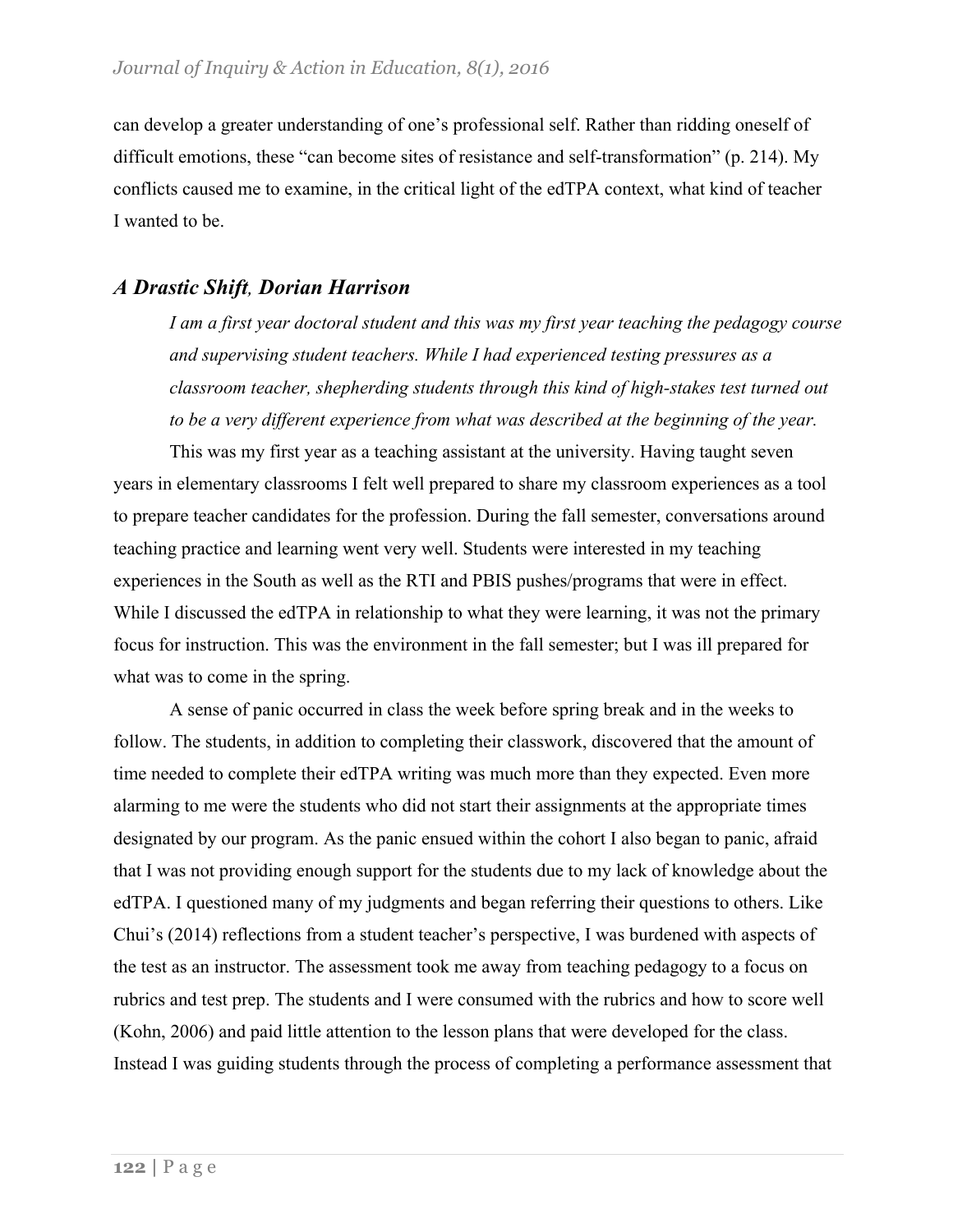was supposed to highlight what they knew about good practice, but that took me away from my own teaching practices.

Unlike teaching the pedagogy course, I found the supervising role a good place to talk about student teaching experiences and pedagogy. In our supervisory meetings we took time to talk about teaching. Seeing students in the field and reflecting on their teaching challenges was a welcome break from walking on eggshells around edTPA production in class. Real conversations with my students about their lives in the classroom and my teaching experiences fostered long conversations that extended far beyond our time allotment. We had unadulterated expressions of self and how to traverse the murky waters of teaching in the schools.

But there were times when the edTPA crept into our discussions in the spring. More alarming were the effects on the cooperating teachers. The lack of time allotted to complete classroom assignments and the need to adjust the classroom learning environment posed key issues while students were at their placements. In addition to these challenges were the complications of filming when parents are not signing the permission forms, and classrooms where the teachers have a lack of control with their students. The ramifications of the stress placed on the students, cooperating teachers, and instructors during the spring semester was an unforeseen storm.

As I entered the doctoral program I had little training about the edTPA. I felt illinformed to prepare students for this form of assessment. Fenner (2016) describes how the edTPA mirrors the high stakes testing environments that K-12 students endure every spring semester; the result is fewer instructional days due to test preparation. In addition, the logistics involved with filming the lessons, gathering permission forms, and finding appropriate accommodations for students who cannot be filmed add another layer of stress to the process Meuwissen, Choppin, Shang-Butler & Cloonan (2015) report similar findings with their student teachers' experiences. Their students worried about the evaluation process, the lack of scoring transparency, and the time it took to film, compose, and synthesize information. Both studies suggest that there are logistical issues creating additional stressors associated with this assessment; this mirrors our experiences during this study.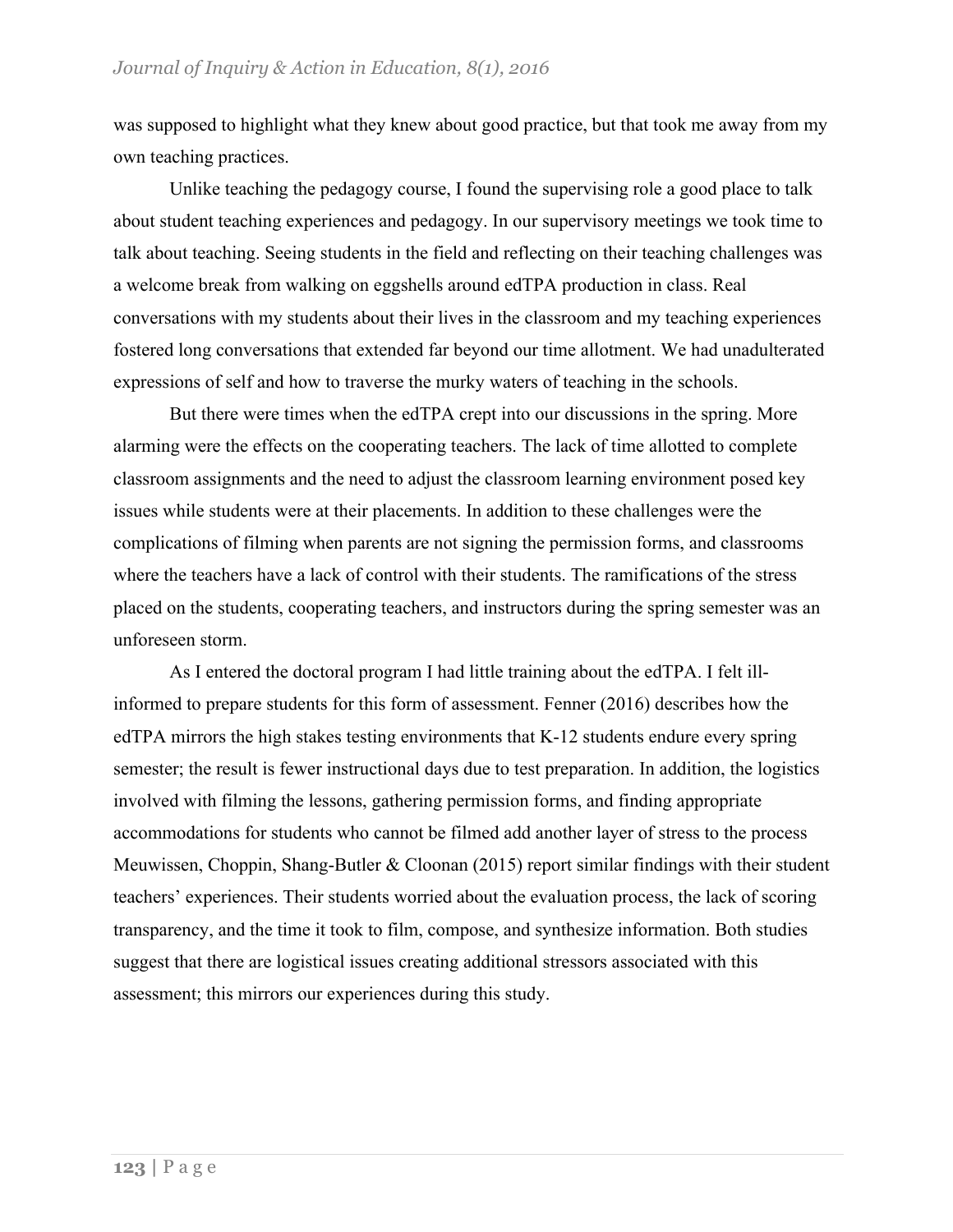### *I Thought I Was Safe, Natasha Murray*

*I am a fifth-year doctoral student in the process of writing my dissertation research. I have previously taught the pedagogy course and supervised students during their field placement and student teaching. During the implementation year, I taught the social studies methods courses in the fall and spring, thinking that I did not need to worry about test preparation because it was social studies--not math or literacy. I was surprised to find this was not true.*

During both the fall and spring semesters, I taught a social studies methods course, focused on issues and practices in addressing diversity. The students in the spring semester were the same students I had in the fall. Because the edTPA does not assess social studies teaching, I thought I could ignore the edTPA requirements and simply *teach*. That proved not to be the case.

During the spring semester, my course was in an online format. As students began their student teaching, they were clearly pre-occupied with preparing their edTPA materials. We had encouraged them to think about integrating science and social studies because the previous year, portfolios with integrated lessons seemed to have more engaged student discussions in their videotapes and consequently higher scores.

In the beginning, I was relieved that my course had little to do with edTPA. Many social studies or science teachers feel this way about state assessments. But there were consequences. Students were losing out on social studies and science instruction as they chose to spend their time on the edTPA.

During the semester, I sent out numerous emails to keep in touch, reminding students of due dates for the online sessions. I asked individual students to respond to questions about their online posts, to provide me with updates on their book group discussion, and to let me know how I could support them. I rarely got responses. While the edTPA did not directly impact the course content, it did reduce the students' participation in the course. It seemed to me it impacted the energy they put into their assignments and the quality of their work. My course appeared to be sidelined because of their focus on the edTPA. I was reminded again that math and literacy are the important courses. While I have changed the grade level I teach, the impact of assessment did not change.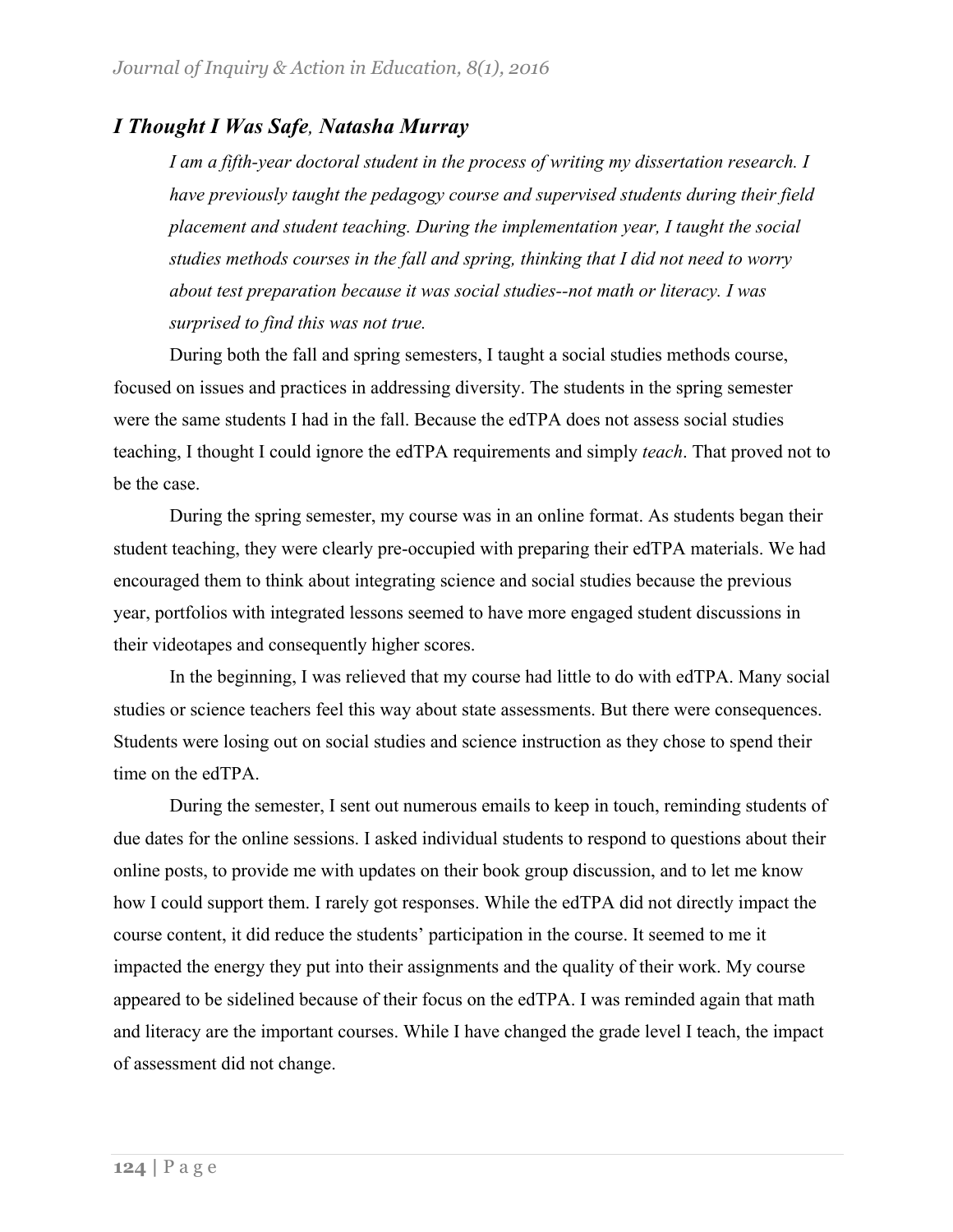As a classroom teacher I experienced a narrowing of the curriculum as test preparation pressures increased in my urban school, as was now happening in my teacher education class. Ayers (2015), professor at the University of San Francisco, also argues that the edTPA "colonizes the curriculum of teacher education programs and narrows the focus on teaching as predetermined and top down delivery of lessons." Similarly, Au (2013), teaching at the University of Washington, describes his experience with the edTPA as feeling

. . . very much like what we already know about such tests. Someone outside of and far away from my classes and students is taking control of my curriculum and teaching, and the end result is the distortion of teaching and learning—at both the university and K–12 levels.  $(p, 4)$ 

It appears to many that a standardized test tugs us, and our students, away from the things we care most about in our teaching. My students' testing worries pulled them away from the subject matter that prepares them to prepare students to live in a democratic society. What is left of schooling when our primary goal is to help students pass a test?

### *What Happened to Social Justice? Marilyn Johnston-Parsons*

*I am a professor in the Department of Curriculum and Instruction. I taught the social studies methods course in the fall semester and I advise the doctoral students who teach the pedagogy course. I was on sabbatical and out of the country during spring semester but Skyped into many of the planning meetings. I could feel the angst of the slide into test preparation.*

It was late in the process of doing this research when issues of *social justice* and *deficit perceptions* entered our group discussions about the edTPA. During the summer when we were working on our research project, I gradually came to realize that conversations about social justice had been sidelined. In my journals of our meetings in the spring semester, there were no conversations about social justice issues and only one instance when we talked about deficit thinking related to the edTPA. This one discussion occurred when Dorian described her frustration, during her Pearson scorer training, that students could pass the edTPA even if deficit thinking about students was apparent in their portfolio writing. While there is language about deficit thinking in the Pearson scoring manual, our program has a more inclusive definition of deficit thinking than is captured in the scoring. The score of one of the students last year was not reduced for what we would have clearly determined was deficit thinking.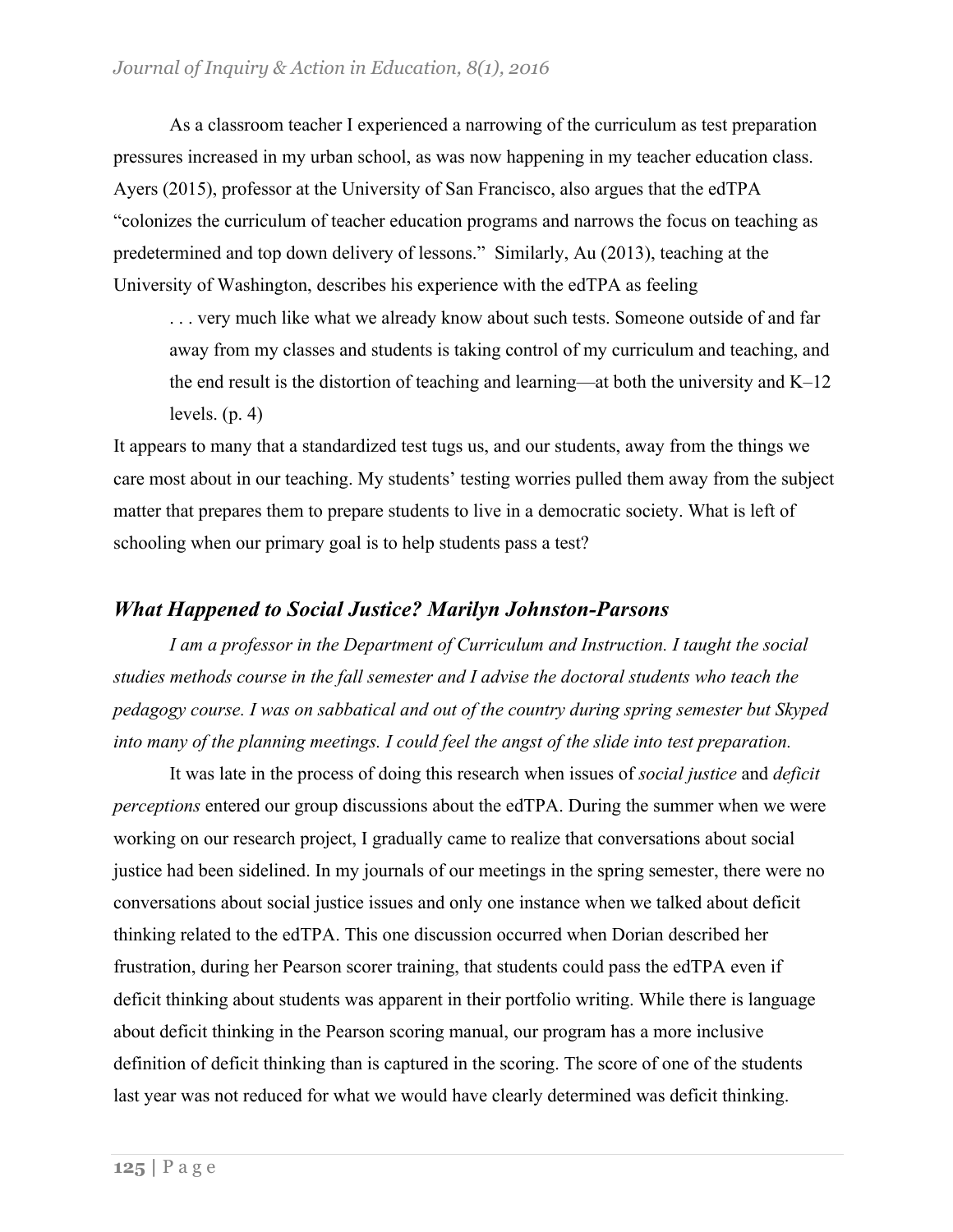Whether students considered issues of social justice in their lesson plans or portfolio writing never came up in the scoring training sessions. Bunch, Aguirre and Tellez (2009) also found deficit language in Pearson students' mathematics portfolios but these were not assessed in the scoring.

A 2-page summary of a study posted on the AACTE resources page from the University of Maryland, College Park (Hyler, Yee, Carey & Barnes, 2013.), compares the 2011 edTPA handbook, which we were using at the time, against the five Culturally Relevant Practice (CRP) domains (Gay, 2010). It concludes:

. . . overwhelmingly the assessment allows space for candidates to demonstrate elements of CRP but does not require them to do so; while more than 70 percent of the edTPA text units provide opportunities or prompts for candidates to reveal CRP elements, opportunities outnumber direct prompts more than four-to-one.

Although there are "opportunities" for teaching in culturally responsive ways, this is clearly not required to get a passing score. Since I teach the social studies methods courses, I am centrally concerned with diversity and social justice issues in my courses and in schools in general; I am equally concerned that our teacher candidates view their diverse students as assets rather than children from families with 'deficits.' These topics were present in my course but disappeared as I worked with instructors and students on the edTPA portfolio.

The portfolio requires teacher candidates to demonstrate that they know their students and their communities, that they pay attention to individual needs and abilities, and that they can plan carefully and assess student learning; but when do we ask questions about equity and social justice? The strong focus on these issues in our program did not disappear from my course, but my attention to them waned, pushed to the side by the need to attend to edTPA rubric criteria.

### *Advising Quandaries, Michael Parrish*

*I am an academic advisor working with pre-service teachers in the elementary education program in our college. I work one-on-one with undergraduate students supporting their academic needs, sit on committees within the college that pertain to undergraduate education, and facilitate a race dialogue course for students in the program under study.*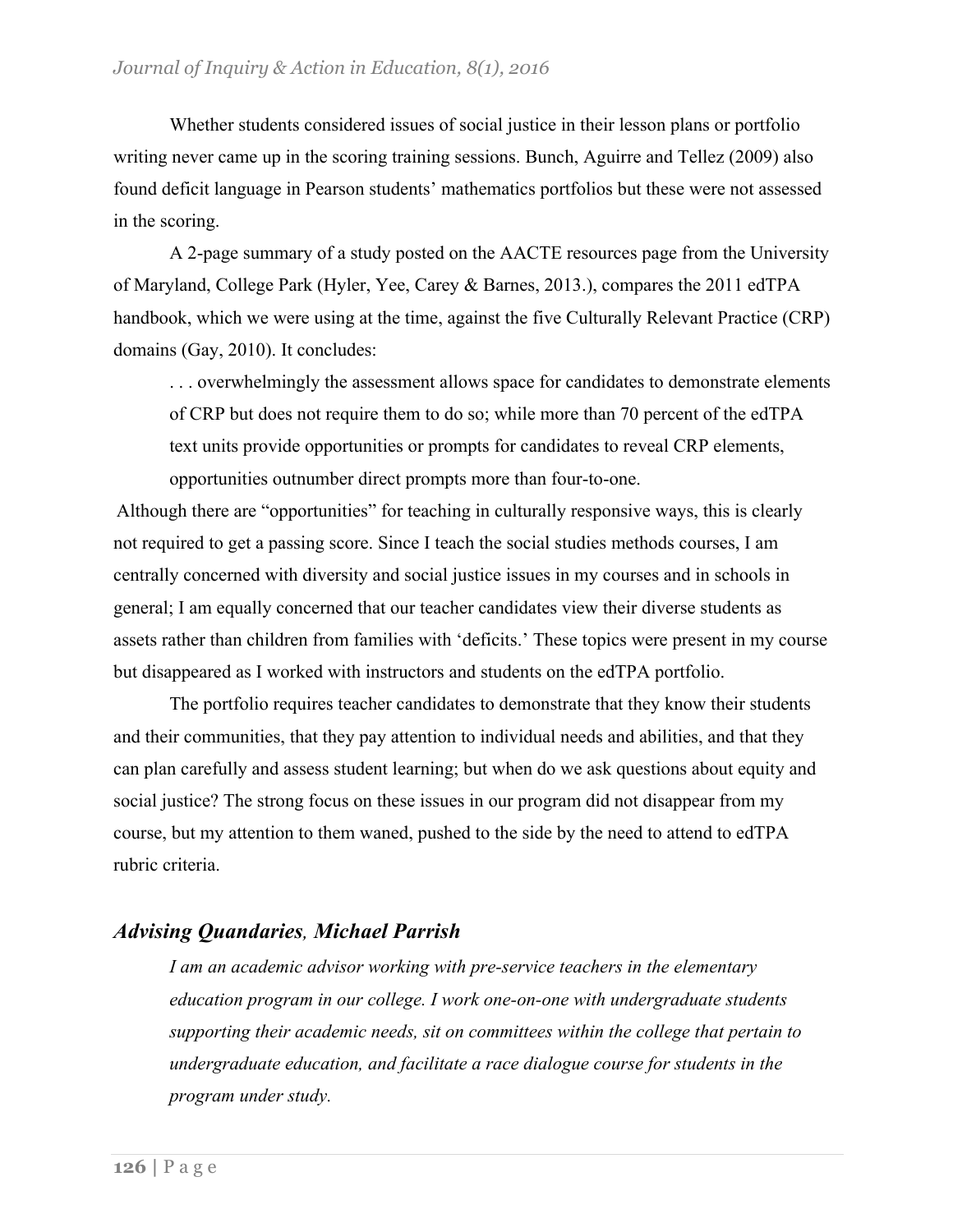As an advisor, I don't generally interact much with seniors in our program—by their student teaching semester they should not need much in the way of academic advising. In past years that has opened up time to have conversations with seniors about their plans for the future, their goals, and talking about what they're seeing in their student teaching placements. This the Spring 2015 semester, though, most of my interactions with seniors involved discussion and complaints about the edTPA. They were more stressed than I have experienced before. It's easy to speculate why that might be—maybe we didn't do well preparing them; maybe it's the upheaval/changes in the college and program—but the reality is that we asked the seniors to do more this year and that more included the edTPA. The other changes to the program were internally motivated and responsive to feedback from past students; edTPA was externally motivated and our implementation was impeded by a lack of concrete information or decisions from the state.

In my role as an advisor I find myself constantly zooming in and out from micro to macro level concerns. On the one hand, I want what's best for students and want each of them to graduate and get licensed. On the other hand, I can't believe that I find myself directly supporting Pearson and a neoliberal education reform agenda that is so far from my personal values. At what point do I say no, I won't participate in that, even if protesting would mean students not getting licensed? What is my role is protecting or standing up for a vision of public education, including educating teachers, that differs substantially from that of the State Board of Education? What is my responsibility to my advisees?

#### **Discussion**

Our self-study helped us to think more deeply about our practices as faculty, staff and graduate students within the larger context of teacher education. Our continuing goal was to support students to succeed in this particular assessment while not giving over our program entirely to test preparation. While this did not work well in Year One, what we learned from our research was useful in planning for Year Two. Writing this paper helped us to make suggestions to the larger program faculty and instructors.

After hearty discussions, we have put some changes in place. We have designated a parttime edTPA coordinator who meets with students to talk about the details of preparing for the edTPA. Instructors are no longer responsible for teaching the rubrics and the formats. The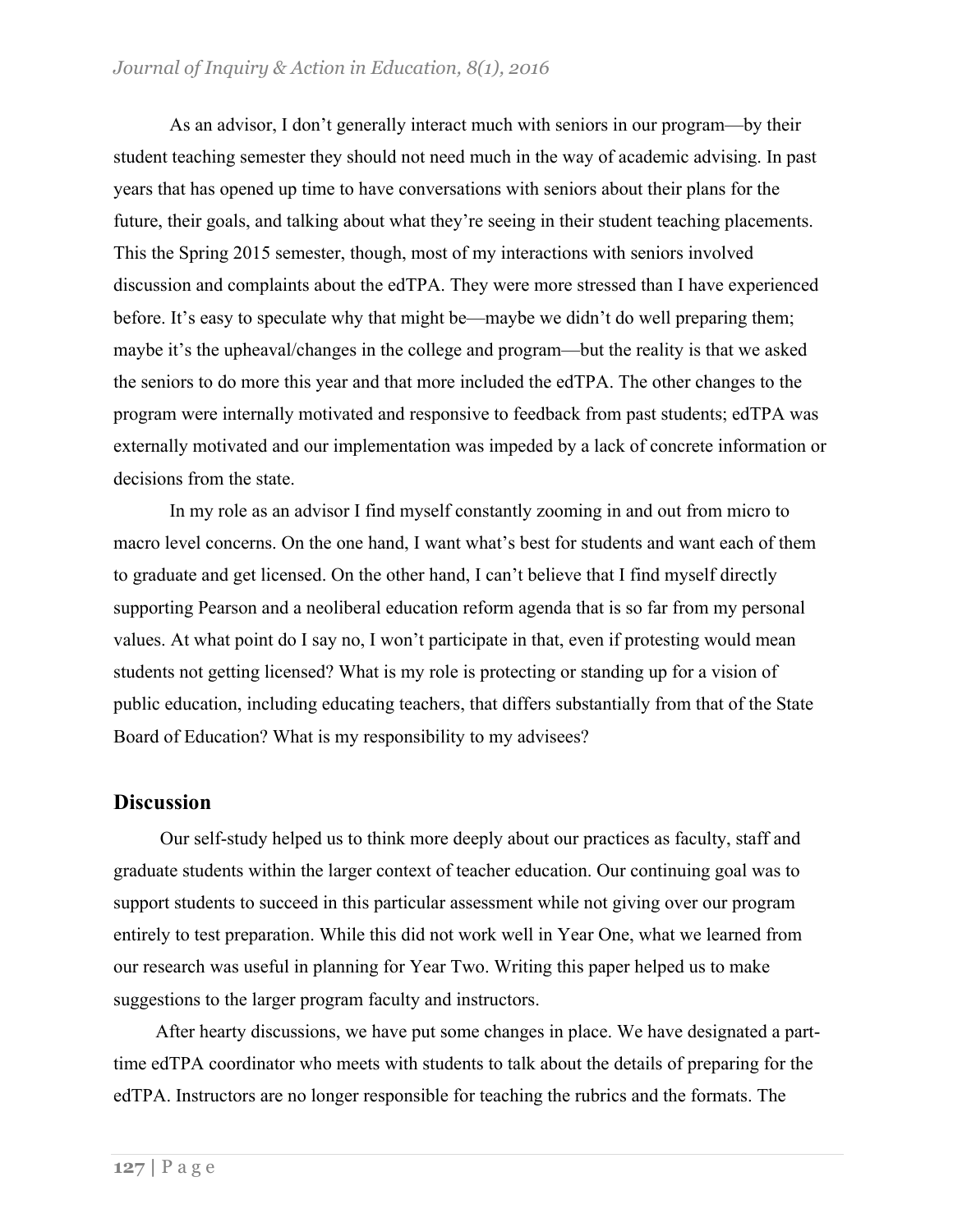edTPA coordinator will run sessions during fall semester to prepare them for their spring semester work on the portfolio. She will be the point person for questions; instructions and information will come from one source instead of multiple instructors and coordinators. The program has also adopted an online program (Edthena) that will facilitate uploading and labeling of the portfolio, which caused a lot of confusion last year, another dip into the corporate world in order to better facilitate *passing the test.*

As instructors we continue to be committed to integrating the knowledge students need for the portfolio into our courses but we will not be teaching directly to the assessment. We have learned how to use the required terms to identify ideas and skills previously described in different ways; and we emphasize more than before both informal and formal ways to assess students' work. Using edTPA vocabulary, is compliance behavior, but requires only small changes in the language we use in our teaching; the latter, more emphasis on student assessment, is good regardless of the edTPA. Evaluating student learning is always a challenge for teacher candidates and emphasizing this more enhances our teacher education goals. In this way, the edTPA has influenced our program in a positive way.

Our major conclusion, however, is that the problems with this assessment, as it currently stands, outweigh the positive contributions. We have identified three limitations from our selfstudy. First, we have lost control over which of our students are licensed to teach. While we determined that all but 2 students "passed" the portfolio review last year, there were clearly stronger and weaker portfolios. Many of the edTPA scores coincided with the judgments of those who worked closely with the students (course instructors, cooperating teachers, supervisors); however, there were also scores that did not, as described in Alexis Jones' narrative. If students *write well,* even though they have a weak performance in student teaching and course work, they can still get a high score. The opposite is also possible. A student who is a star in his/her student teaching and course work but does not write well, or who chooses to spend more time on student teaching than on producing the portfolio, could have a lower score, or fail. The edTPA, like any other high stakes standardized assessment system, fails to capture the complexity of teaching and learning and in this sense is always partial and potentially inaccurate (Popham, 2005; Ravitch, 2010).

A second limitation is that of the edTPA scoring system. A multinational corporation, Pearson, has been designated to score thousands of edTPA portfolios at \$300 additional cost to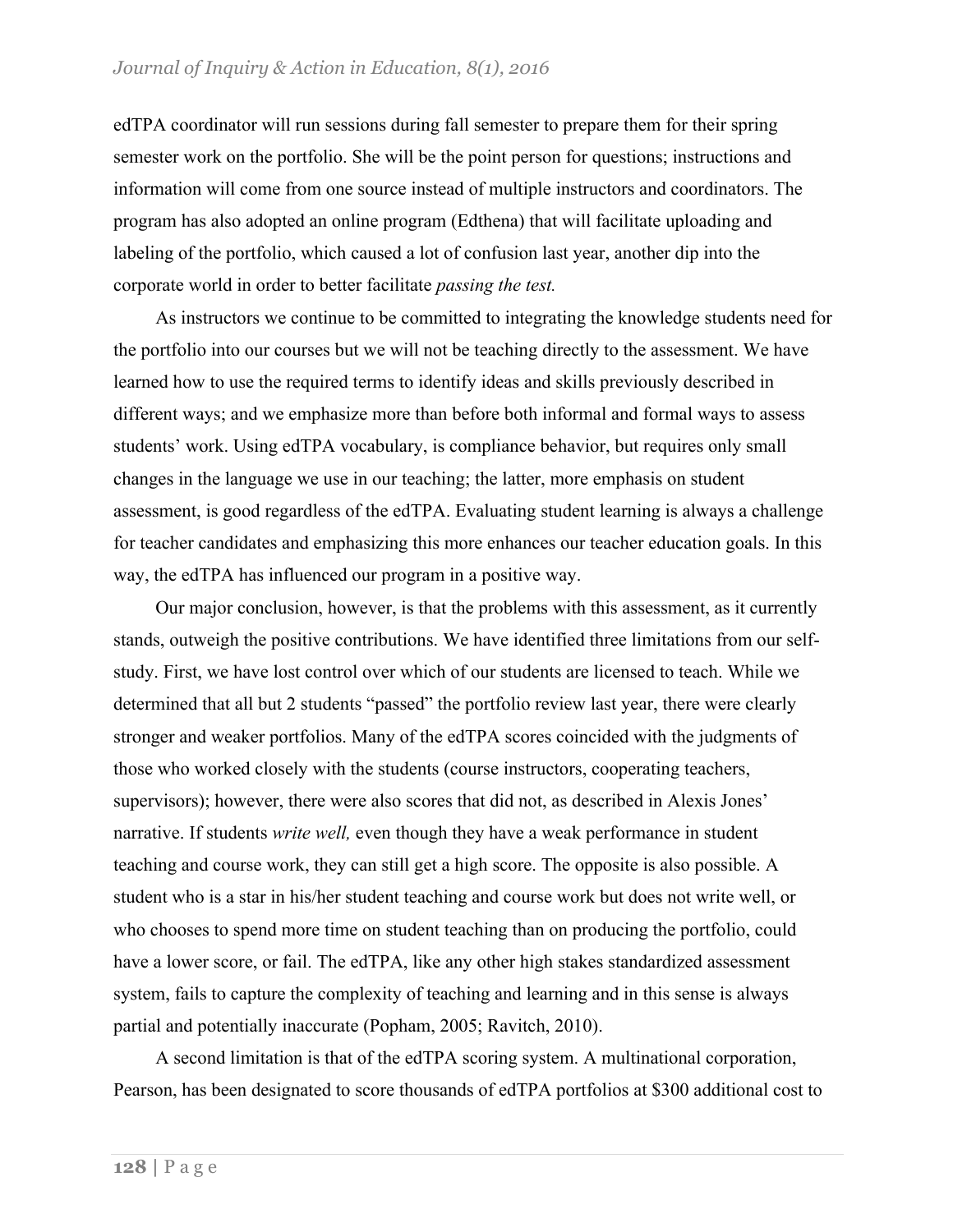students. The test itself has had virtually little to no reliability or validity research to substantiate that the assessment reliably measures what it says it measures (Dover, Schultz, Smith, & Duggan, 2015; Singer, 2015); neither do we know the inter-rater reliability of the scorers, whose qualifications and training vary. Pearson is building an airplane while in flight as they continually change the scoring rubrics, and the state cutoff scores are yet to be determined. We seem to be holding students' professional lives in the balance while we wait to see if the airplane is safe to fly. It could be argued that the rush to put the edTPA in place outstripped solid preparation and pilot testing by Pearson, possibly putting profit motives above more thorough development of the scoring system (Dover et al., 2015).

The development of the edTPA is occurring within a context where Pearson and other lucrative entrepreneurial corporations are burgeoning. Standardized assessments are increasingly big business and increasingly farther removed from the programs and people who know the students best. Alongside the tests are new test-prep companies promising success on the edTPA, of course for a fee. Some of these companies advertise that they will coach students through the process, or even worse, collect their videos, and finish the portfolio for them (Dover et al, 2015; Singer, 2015).

A third limitation is the way in which the demands of the assessment detract from the goals of the assessment itself. The attempt to have students demonstrate their capabilities as a teacher is limited to one 20-minute videotape and written prompts requiring a particular type of writing to match particular scoring rubrics. The time and energy required to do this properly meant that our students had less time to plan for their "real" student teaching and less flexibility to respond to the needs of their students. Toward the end of fall semester and throughout the spring their thoughts and questions were laser-like focused on how to do the edTPA portfolio correctly. Nothing else seemed to matter. There were far fewer conversations about teaching and the challenges in their classrooms; they were frantic and frustrated. This no doubt was exacerbated by the fact that as instructors we were new to the system as well and not always sure how to answer their questions. Our response to this frenetic state was to cut back on the content in our program. We ended up deleting things that we thought were important in order to give more time for their work on the portfolio.

The fact that the portfolio preparation detracted from their learning to teach was the opposite of what we expected. We liked the way that the assessment paralleled what we were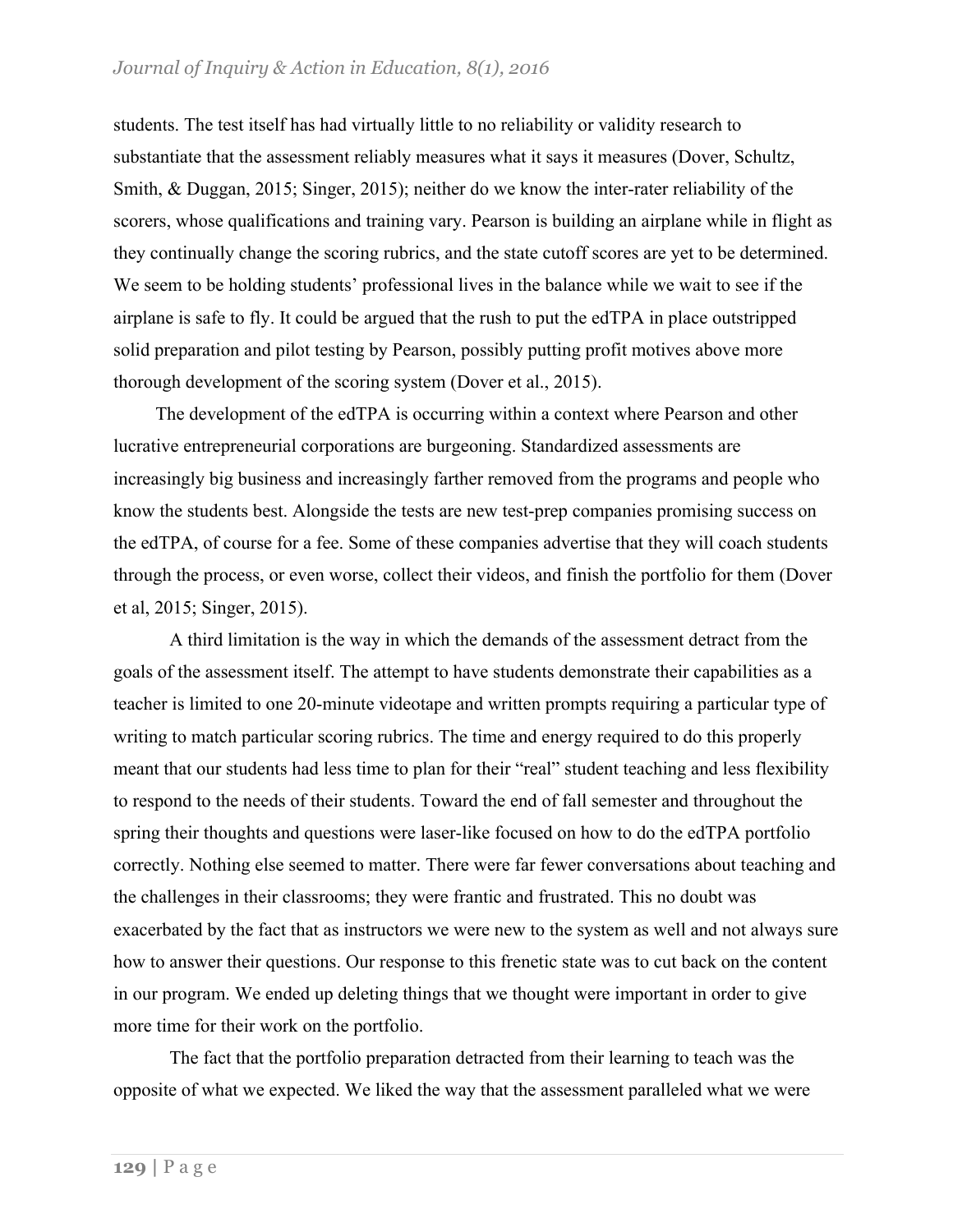trying to teach them to do. We expected that it would reflect their ability to plan, teach, assess, and reflect. We had been assigning video analyses and reflection for some time; we thought they were useful and gave us insights into students' teaching. They liked these assignments and learned from them. This same assignment for the portfolio, however, was a different experience when the scoring was *standardized,* tied to a rubric assessed by *outsiders,* and there were high-stakes consequences. It was no longer about learning but attempting to match your teaching to the rubric.

The requirement for "objective" outside inter-rater reliability narrows the scope of what students can write about, how they express themselves, how they show what they are doing in the classroom, and constrains their ability to be creative and spontaneous with students. Excluding the judgments of the people in the program who work intensely with them narrows what is assessed and opens the assessment to misjudgments. It also excludes any assessment of their wider participation in the teacher education program, including their ability to work collaboratively and get along with peers, their ability to sustain positive relationships with students, their leadership skills, or their social justice commitments.

The edTPA requires students to describe the context in which they teach because context matters to teaching. This assessment, to the contrary, removes the context of the teacher education program from the assessment of their teaching, thus denying its relevance and importance.

If this self-study and experience with the edTPA this first year has taught us anything it is that the attempt to accurately capture someone's ability to teach is not amenable to an assessment of a 20-minute videotape and formulaic writing to rubrics intended to be scored by those outside the context. In an attempt to help our students do well on this high-stakes assessment, we found ourselves teaching for compliance; we moved from talking about teaching to talking about rubrics. As teacher educators this was also a slide into oblivion as the evaluation of our teacher candidates is no longer within the purview of our professional judgments.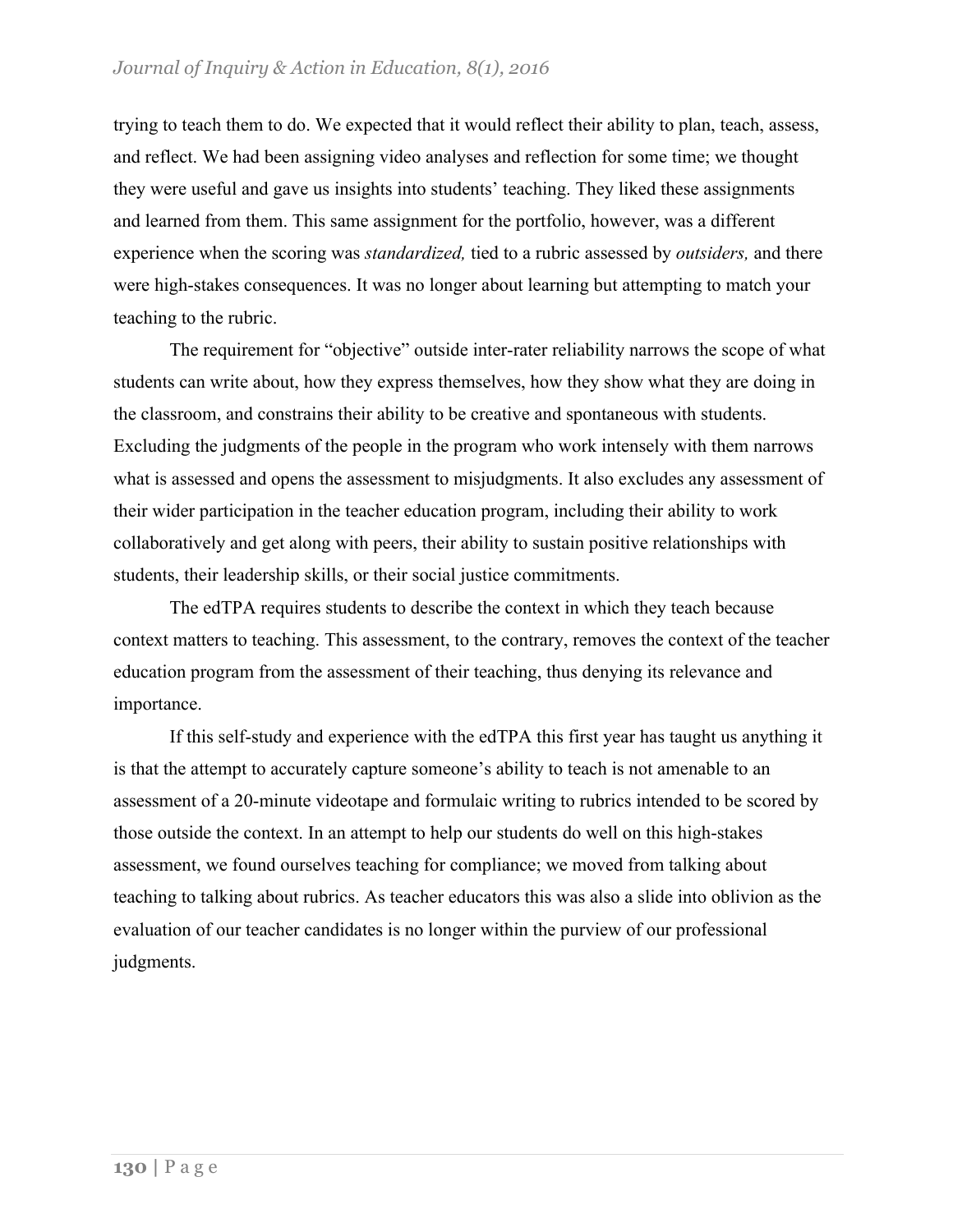## **References**

- Amalia, Y. S., Johnson Mardones, D., Johnston-Parsons, M., Shen, W., Shin, Y, S. & Swanson, J. (2015). *Dialogue in narrative inquiry*. In P. Smeyers, D. Bridges, N. Burbules, & M. Griffiths, (Eds). *International handbook of interpretation in educational research methods.* Thousand Oaks, CA: SAGE Publications.
- Au, W. (2013). What's a nice test like you doing in a place like this? The edTPA and corporate education "reform". *Rethinking Schools Online, 27*(4). Retrieved from http://www.rethinkingschools.org/archive/27\_04/27\_04\_au.shtml
- Ayes, R. (2015). posted on Diane Ravitch's blog at: https://dianeravitch.net/2015/11/13/rickayers-edtpa-is-ruining-teacher-professionalism/
- Ball, S. J. (2012). *Global education inc.: New policy networks and the neo-liberal imaginary*. New York, NY: Routledge.
- Berlak, A. (2010). Coming soon to your favorite credential program: National exit exams. *Rethinking Schools, 24*(4), 41-45.
- Bruner, J. (1990). *Acts of Meaning.* Cambridge, MA: Harvard University Press.
- Bunch, G. C., Aguirrre, J. M., & Tellez, K. (2009). Beyond the scores: Using candidate responses on high stakes performance assessment to inform teacher preparation of English learners. *Issues in Teacher Education, 18*(1).
- Burns, B. A., Henry, J. J., & Lindauer, J. R. (2015). Working together to foster candidate success on the edTPA. *Journal of Inquiry and Action in Education, 62*(2), 18-35.
- Chiu, S. (2014). edTPA: An assessment that reduces the quality of teacher education. *Teacher College, Columbia University Working Papers in TESOL Applied Linguistics, 14*(1), 28- 30.
- Clandinin, D. J. (2013). *Engaging in narrative inquiry.* Walnut Creek, CA: Left Coast Press.
- Connelly, F. M., & Clandinin, D. J. (1990). Stories of experience and narrative inquiry. *Educational Researcher, 19*(5), 2-14.
- Clandinin, D. J., & Connelly, F. M. (1988). Studying teachers' knowledge of classrooms: Collaborative research, ethics and the negotiation of narrative. *The Journal of Educational Thought, 22*(2), 269-282.
- Clift, R. T. (2004). Self-study research in the context of teacher education programs. In J. J. Loughran, M. L. Hamilton, V. K. LaBoskey, & T. Russell (Eds.), *International handbook of self-study of teaching and teacher education practices* (Vol. 2, pp. 1333-1366). London: Kluwer Academic Publishers.
- Connelly, F. M., & Clandinin, D. J. (1988). *Teachers as curriculum planners: Narratives of experience.* New York: Teachers College Press.
- Diamond, C. T. P. (1992). Accounting for our accounts: Autoethnographic approaches to teacher voice and vision. *Curriculum Inquiry, 22*(1), 67-81.
- Dover, A. G., Schultz, B. D., Smith, K., & Duggan, T. J. (2015). Embracing the controversy: edTPA, corporate influence, and the cooptation of teacher education. [http://tcrecord.org ID Number: 18109]. *Teachers College Record*.
- Duckor, B., Castellano, K. E., Téllez, K., Wihardini, D., & Wilson, M. (2014). Examining the Internal Structure Evidence for the Performance Assessment for California Teachers: A Validation Study of the Elementary Literacy Teaching Event for Tier I Teacher Licensure. *Journal of Teacher Education, 65*(5), 402-420. doi:10.1177/0022487114542517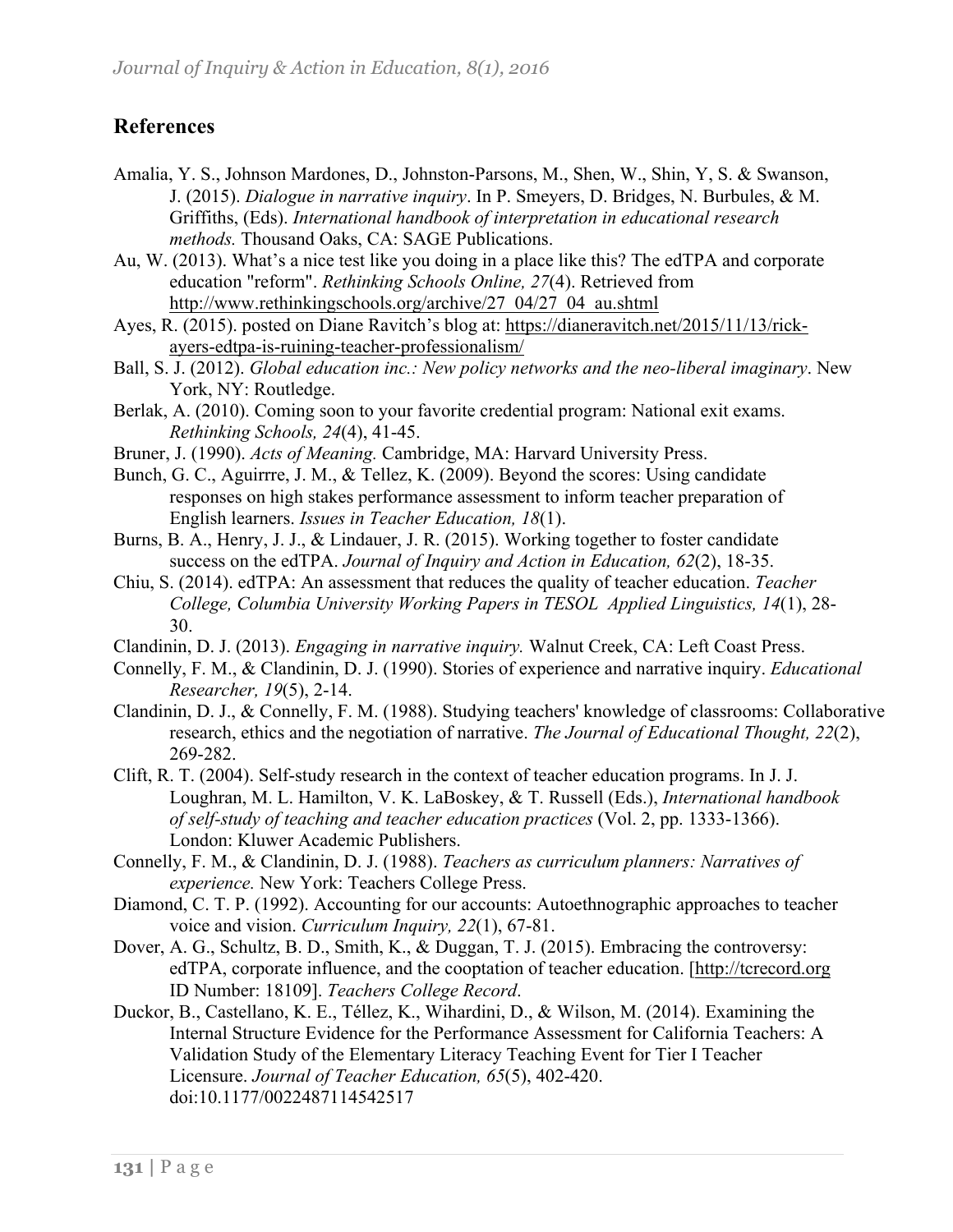Elbaz, F. (1983). *Teacher thinking: A study of practical knowledge*. London: Croom Helm.

- Endres, B. (2007). The conflict between interpersonal relations and abstract systems in education. *Educational Theory, 57*, 171-186. Retrieved from http://onlinelibrary.wiley.com/doi/10.1111/j.1741-5446.2007.00250.x/abstract
- Falk, B. (2015). Leveraging accountability in educator preparation toward learning and improvement: Lessons from the field. *The New Educator, 11*(1). doi:10.1080/1547688X.2015.1001250
- Fenner, D. (2016). *edTPA perspectives from the field: Influence of CCSS and Impact on Teachers of ELLs.* Colorin colorado! Retrieved from http://www.colorincolorado.org/blog/edtpa-perspectives-field-influence-ccss-andimpact-teachers-ells
- Gay, G. (2010). *Culturally Responsive Teaching : Theory, Research, and Practice*. New York: Teachers College Press.
- Ginsberg, R., & Kingston, N. (2014). Caught in a vise: The challenges facing teacher preparation in an era of accountability. *Teacher College Record,* 116, pp. 1-48.
- Hamilton, M. L., & Pinnegar, S. (2000). On the threshold of a new century: Trustworthiness, integrity, and self-study in teacher education. Journal of Teacher Education, 51(3), 234- 240.
- Hamilton, M. L. (1998). *Reconceptualizing teaching practice: Self-study in teacher education*. Psychology Press.
- Hernandez, J. D. (2013). Educational publisher's charity, accused of seeking profits, will pay millions. *New York Times*. Retrieved from http://www.nytimes.com/2013/12/13/nyregion/educational-publishers-charity-accusedof-seeking-profits-will-pay-millions.html?  $r=1&$
- Hyler, M., Yee, L. S., Carey, R. L., & Barnes, S. R. (2013). Teacher performance assessment and culturally relevant pedagogy. Retrieved from http://edtpa.aacte.org/resources
- Johnston, M. (2006). The mirror and the lamp: Action research and self studies in the social studies. In Barton, K. (Ed.). *Research methods in social studies education: Contemporary issues and perspectives* (pp. 57-84)*.* Greenwich, CN: Information Age Publishing.
- Knight, S. L., Lloyd, G. M., Arbaugh, F., Gamson, D., McDonald, S. P., Nolan, J., & Whitney, A. E. (2014). Performance assessment of teaching: Implications for teacher education. *Journal of Teacher Education, 65*(5), 372-374. doi:10.1177/0022487114550475
- Kohn, A. (2006). The trouble with rubrics. *English Journal*, 95(4). Retrieved from http://www.alfiekohn.org/article/trouble-rubrics/
- Krause, L. (2014). *The National Board of Professional Teaching certification: Teacher motivation, benefits, and burdens.* (PhD), University of Illinois at Urbana-Champaign, Champaign, IL.
- Lawrence-Lightfoot, S. (1995). *Balm in Gilead: Journey of a Healer* (Vol. 2nd edition). New York: Penguin Books.
- Loughran, J. J., Hamilton, M. L., LaBoskey, V. K., & Russell, T. (2004). International handbook of self-study of teaching and teacher education practices. London: Kluwer Academic Publishers.
- Lunenberg, M., & Samaras, A. P. (2011). Developing a pedagogy for teaching self-study research: Lessons learned across the Atlantic. Teaching and Teacher Education, 27(5), 841-850.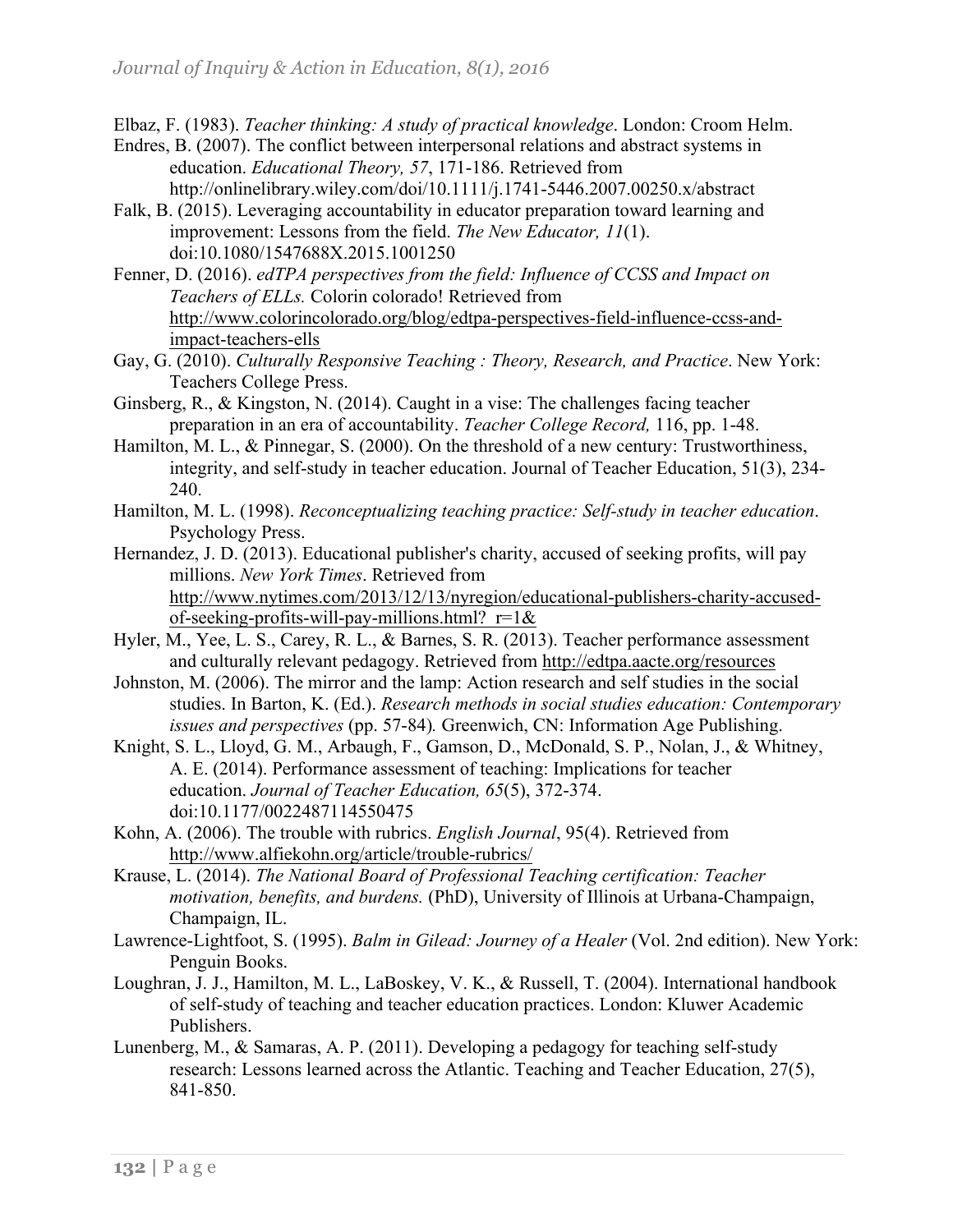- Lys, D. B., L'Esperance, M., Dobson, E., & Bullock, A. A. (2014). Large-Scale Implementation of the edTPA: Reflections upon Institutional Change in Action. *Current Issues in Education, 17*(3), 1-12.
- Madeloni, B., & Gorlewski, J. (2013). Wrong answer to the wrong question: Why we need critical teacher education, not standardization. [http://www.rethinkingschools.org/archive/27\_04/27\_04\_madeloni-gorlewski.shtml. Retrieved 10/23/13]. *Rethinking Schools, 27*(4), 16-21.
- Meuwissen, K., Choppin, J., Shang-Butler, H., and Cloonan, K. (2015). *Teaching candidates' perceptions of and experiences with early implementation of the edTPA licensure examination in New York and Washington states.* Retrieved from https://www.warner.rochester.edu/files/research/files/edTPAreport.pdf
- Miller, M., Carroll, D., Jancica, M., & Markwortha, K. (2015). Developing a culture of learning around the edTPA: One university's journey. *The New Educator, 11*(1), 37-59. doi:10.1080/1547688X.2014.966401
- Milner, R. (2007). Race, narrative inquiry, and self-study in curriculum and teacher education. *Education and Urban Society, 39*(4), 584-609.
- National Commission on Excellence in Education. (1983). *A nation at risk: The imperative for educational reform*. Retrieved from Washington, D C:
- Newton, S. (2010). Preservice performance assessment and teacher early career effectiveness: Preliminary findings on the Performance Assessment for California Teachers. *study conducted for the Stanford Center for Assessment, Learning and Equity.*
- Peck, C. A., Gallucci, C., & Sloan, T. (2010). Negotiating implementation of high-stakes performance assessment policies in teacher education: From compliance to inquiry. *Journal of Teacher Education, 61*(5), 451-463. doi:10.1177/0022487109354520
- Peck, C. A., Singer-Gabella, M., Sloan, T., & Lin, S. (2015). Driving blind: Why we need standardized performance assessment in teacher education. *Journal of Curriculum and Instruction, 8*(1), 8-30.
- Popham, J. W. (2005). *America's failing schools: How parents and teachers can cope with No Child Left Behind* New York, NY: Routledge.
- The Education School Project. (2006). *Report #2: Educating school teachers*. Retrieved from http://edschools.org/reports.htm
- Ravitch, D. (2010). *The death and life of the great American school system: How testing and choices are undermining education*. New York: Basic Books.
- Ricoeur, P. (1983). *Time and narrative*. Chicago, IL: University of Chicago Press.
- Sato, M. (2014). What Is the Underlying Conception of Teaching of the edTPA? *Journal of Teacher Education, 65*(5), 421-434.
- Schuck, S., & Russell, T. (2005). Self-study, critical friendship, and the complexities of teacher education. *Studying Teacher Education*, *1*(2), 107-121.
- Sleeter, C. (2008). Equity, democracy, and neoliberal assaults on teacher education. Teaching and Teacher Education, 24(8), 1947-1957.
- Singer, A. (2015). Another Pearson test fiasco in the making, Retrieved from http://www.huffingtonpost.com/alan-singer/another-pearson-test-fias\_b\_7878110.html
- Steiner, D. (2013). Trusting our judgment: Measurement and accountability for educational outcomes. *Teachers College Record, 115*(91-8).
- Sturges, K. (Ed.) (2015). Neoliberalizing educational reform: America's question for profitable market-colonies and the undoing of public good. Rotterdam, The Netherlands: Sense